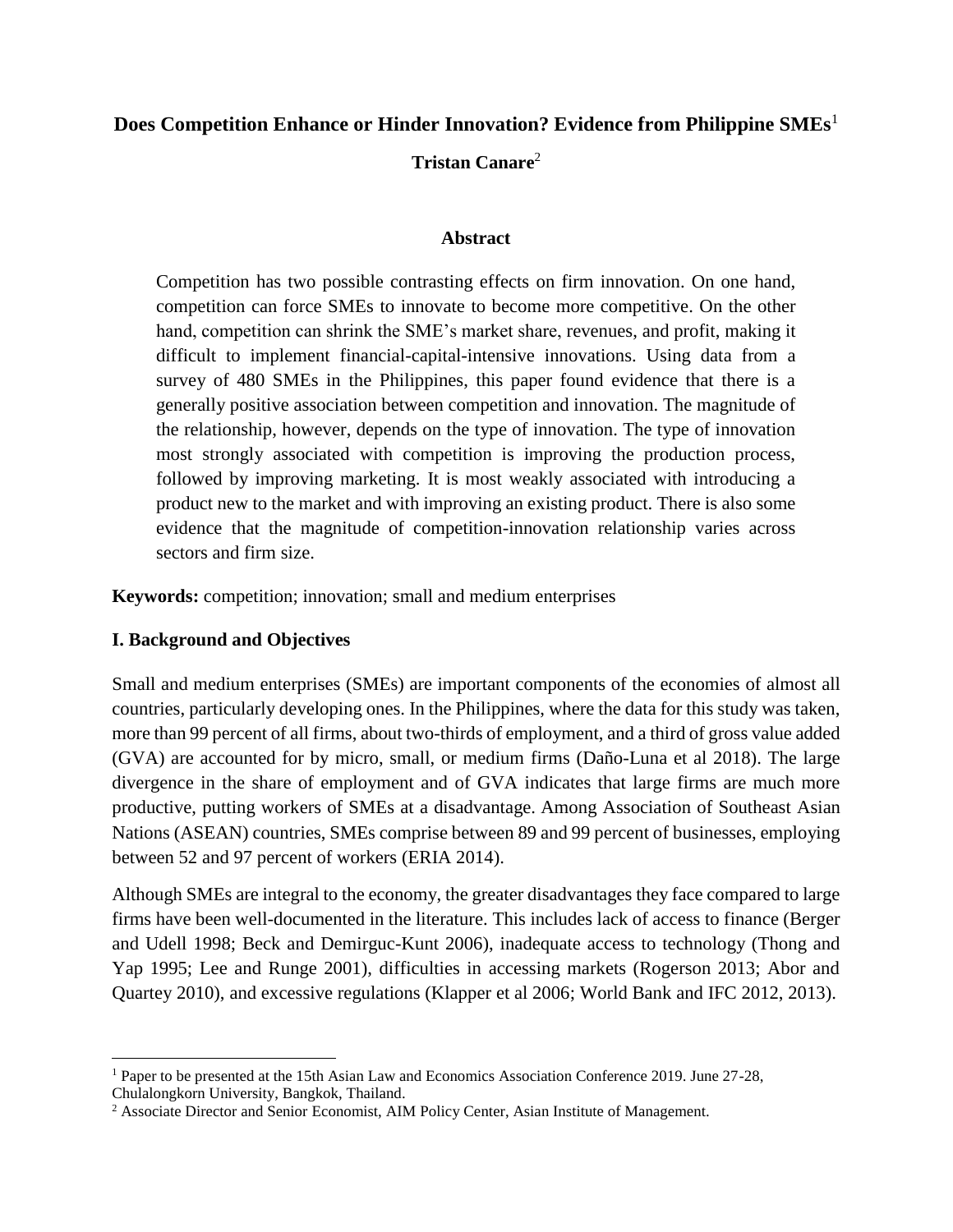Two other significant factors that affect SME development are competition and innovation. Innovation is important because it promotes competitiveness among firms (Porter 1992; McGrath et al 1996). On the other hand, competition can reduce a firm's market share, decrease revenues, and negatively affect profit. The potential effect of competition on firm growth, however, can be complex; and competition's potential impact on innovation can be at the center of this. Competition has two possible contrasting effects on firm innovation and growth. On one hand, competition is seen as a deterrent to innovation. Competition can induce lower profits, which in turn provides a disincentive to innovate. One of the earliest proponents of this idea was Schumpeter (1942) in his seminal book; and this has been formally modeled by Aghion and Howitt (1992). On the other hand, competition can force SMEs to become more competitive by innovating (Porter 1990: Aghion et al 1999).

The primary objective of this paper is to study the relationship between competition and innovation using a survey of SMEs in two regions in the Philippines. A secondary objective is to determine if this relationship varies across firm size (small versus medium) and across sectors (industry versus services). The focus on SMEs is motivated by studies that have shown that small and medium firms innovate differently and could face different barriers to innovation compared to large businesses (Spithoven et al 2013; McAdam et al 2004; Vossen 1998; Tabas et al. 2011). The use of Philippine data attempts to address the dearth of empirical competition-innovation literature using a developing country setting. At present, most literature on this topic are either theoretical or focused on industrialized countries.

This paper is organized as follows. The background and objectives are followed by the framework and a brief review of literature on competition and innovation. This precedes the methodology, in which the data source and estimation method are discussed; followed by the results and discussions. A short summary concludes the paper.

#### **II. Framework and Literature Review**

There are two main contrasting themes in the literature on how competition can affect innovation. The first, espoused originally in the classic Schumpeter (1942) writings, says that competition deters innovation. The Schumpeterian argument has two primary transmission mechanisms from weak competition to innovation (Cohen and Levin 1989; Ahn 2002). First, the expectation of a firm that it will have some degree of market power is an incentive to innovate. Similarly, a firm with market power has the incentive to innovate to keep that market power and keep competitors from entering the market (Gilbert 2007). The second mechanism is that the rent generated from market power provides the financial resources needed to undertake innovation. Related to this, the model of 'creative destruction' by Aghion and Howitt (1992) argues that if there are more firms (and more competition), the prospect of more innovation in the future deters current innovation because greater future innovation threatens to reduce the rent created by present innovation.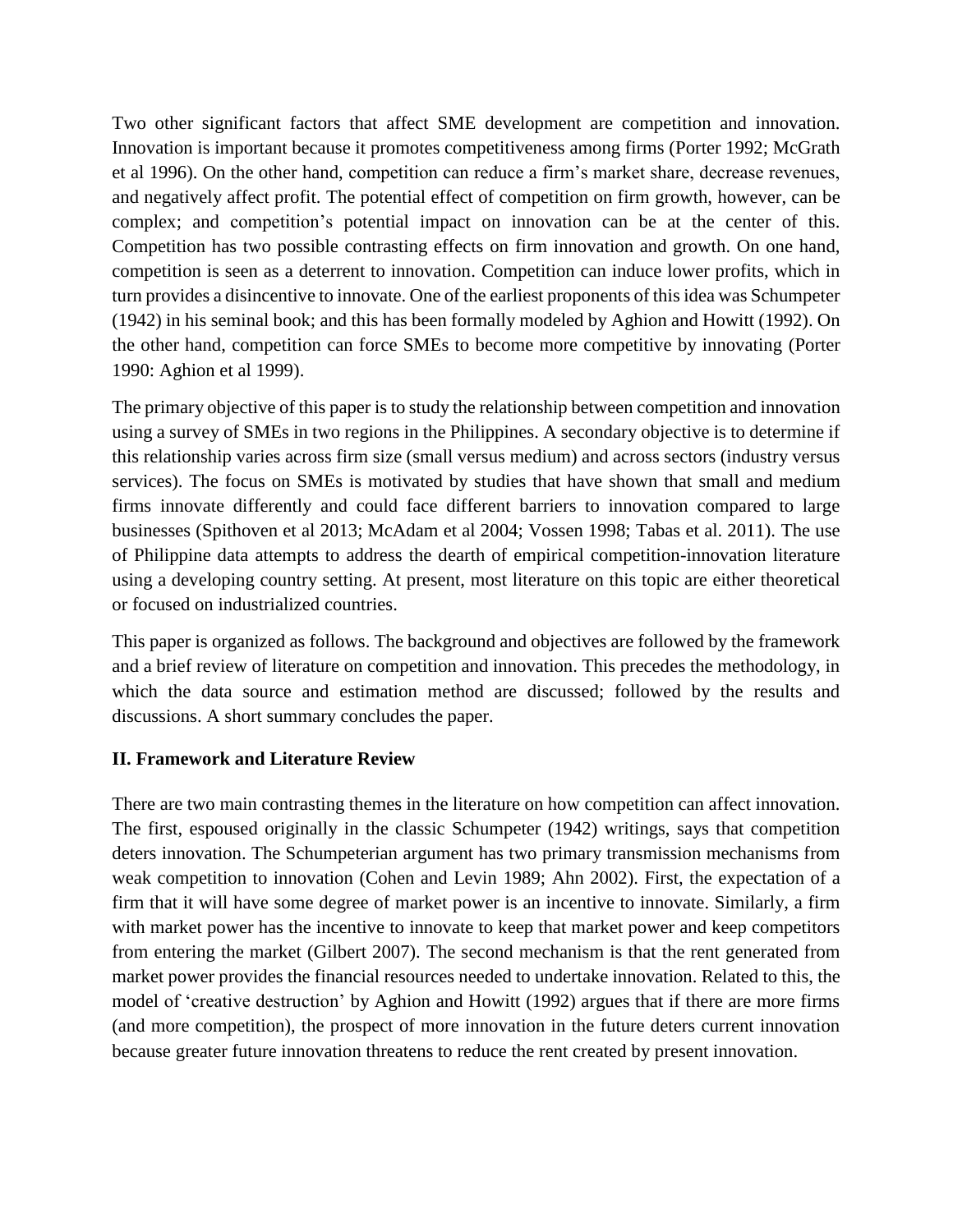In contrast to the Schumpeterian view, some models argue that greater competition can promote innovation; primarily because competition can force firms to innovate to be more competitive and survive tough competition (Aghion et al 1999; Porter 1990). Ahn (2002) and Aghion and Howitt (1996, 1998) also discussed other similar ways by which competition can positively influence innovation. One case is when technologies of competing firms are similar. Under this condition, intense competition provides incentive to gain or maintain leadership in level of technology. Another is when there is mobility of labor across production lines. When two competing firms employ different technologies or production lines – one uses old and the other employs new – workers will move to the newer and more productive production line. This provides the competing firms with incentive to innovate (Aghion and Howitt 1996).

There is a rich body of literature that empirically tested these models using different methods and data sources. According to Aghion and Tirole (1994), the association between competition and innovation is the second-most empirically tested relationship in industrial organization, after that of competition and profit. Gilbert (2006), Schmutzler (2009), Boldrin et al (2011), and Ahn (2002) are some of the more recent reviews of empirical literature on competition-innovation relationship. While there have been many studies on this topic, the contribution of this paper is the use of a developing country case and a perception-based measure of competition, which are rarely utilized.

Most of the empirical literature support the theory that competition and innovation are positively related (Aghion et al 2009; Okada 2005; Carlin et al 2004; Galdon-Sanchez and Schmitz 2002; Blundell et al 1999; Nickell 1996; Baily and Gersbach 1995; Acs and Audretsch 1988). Only a handful of studies support the Schumpeterian view, and most of these are not recent (Acs and Audretsch 1987; Lunn 1986; Lunn and Martin 1986; Culbertson and Mueller 1985). A few studies found no evidence of a significant relationship (Geroski 1990; Levin et al 1985; Scott 1984), while some found mixed results (Aghion et al 2005; Angelmar 1985) depending on spillovers and level of competition.

## **III. Methodology and Data Source**

## *III.A. Data Source*

The data source of this study is a survey of 480 SMEs in the Metro Manila and Calabarzon regions in the Philippines. Metro Manila, also known as the National Capital Region, is composed of 17 cities; while neighboring Calabarzon is composed of five provinces, each of which is composed of cities and municipalities. Survey respondents were drawn using multi-stage systematic random sampling. The first stage was selecting 12 cities in Metro Manila and one city from each of the five provinces of Calabarzon. In this stage, the probability of a city being selected is proportional to the actual number of firms in each city. The number of sampled SMEs per region and per sector (agriculture, industry, and services) is also proportional to the actual number of SMEs.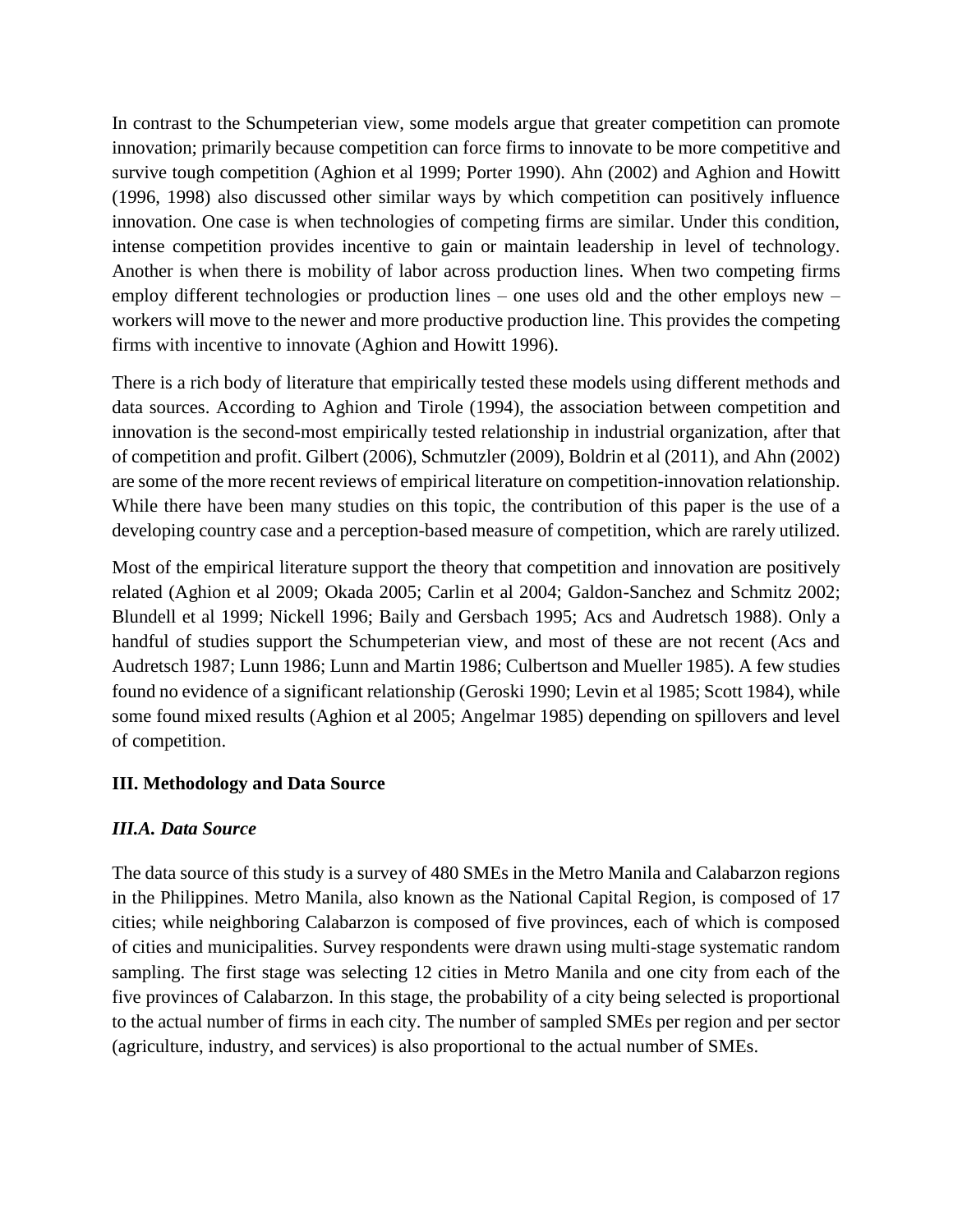The second stage is randomly selecting *barangays<sup>3</sup>* from each of the drawn cities. Randomly selected points from the drawn barangays served as starting points for the systematic sampling of SME respondents. In the systematic sampling, the enumerator selects every third business for interview. If the prospect business refuses or is not qualified, the enumerator proceeds to the next firm. If needed, the enumerator proceeds to the next barangay. This process is repeated until the target number of respondents per city is met.

The survey questionnaire includes items on several aspects of SME competitiveness and firm and owner characteristics. It measures the degree of competition faced by the firm in two ways. The first is through the question '*How would you rate the intensity of competition faced by your business?*', which can be answered by either '*very low*', '*low*', '*medium*', '*high*', or '*very high*'. This is a self-assessed indicator of the degree of competition faced by the SME. Tang (2006) argued that a firm's own perception of the level of competition it faces is a better measure of competition than the more commonly-used industry-based statistics such as seller concentration. A perception-based indicator measures competition specific to the firm. This is important because firms, even when they belong to the same sector, produce different products and cater to different markets. A perception-based indicator therefore more accurately measures the degree of competition faced by a specific firm. Moreover, perceived competition considers competitors from foreign firms in addition to those in the domestic market. The second competition measure is through the question '*How many firms do you consider as your competitors?*'.

The survey considers five types of innovations and asks the respondents if the firm implemented each of them. These are (variable name in parenthesis): introduced a product or service new to the company (*prodnewcomp*), introduced a product or service new to the market (*prodnewmkt*), improved current products and services (*imprvdprod*), improved process of production or service delivery (*imprvdprocs*), and improved marketing (*imprvdmrktg*).

#### *III.B. Estimation Method*

 $\overline{\phantom{a}}$ 

This study used the following equation in estimating the relationship between competition and innovation.

$$
innov_i = \beta_0 + \beta_0^*comp_i + X_i + \mu_i \tag{1}
$$

In equation (1), *innov<sup>i</sup>* is a dummy variable equal to one if firm *i* implemented a specific innovation. Logit regression was run on equation (1) for each of the five types of innovation described earlier. The variable *comp<sup>i</sup>* is a measure of the degree of competition faced by the firm. Here, *comp<sup>i</sup>* is represented by two variables: a dummy variable for respondents who answered 'high' or 'very high' to the question on how intense the competition faced by the firm is (*comp\_high*); and the number of competitor firms the business has (*competitors*).

<sup>&</sup>lt;sup>3</sup> Barangay is the smallest political unit in the Philippines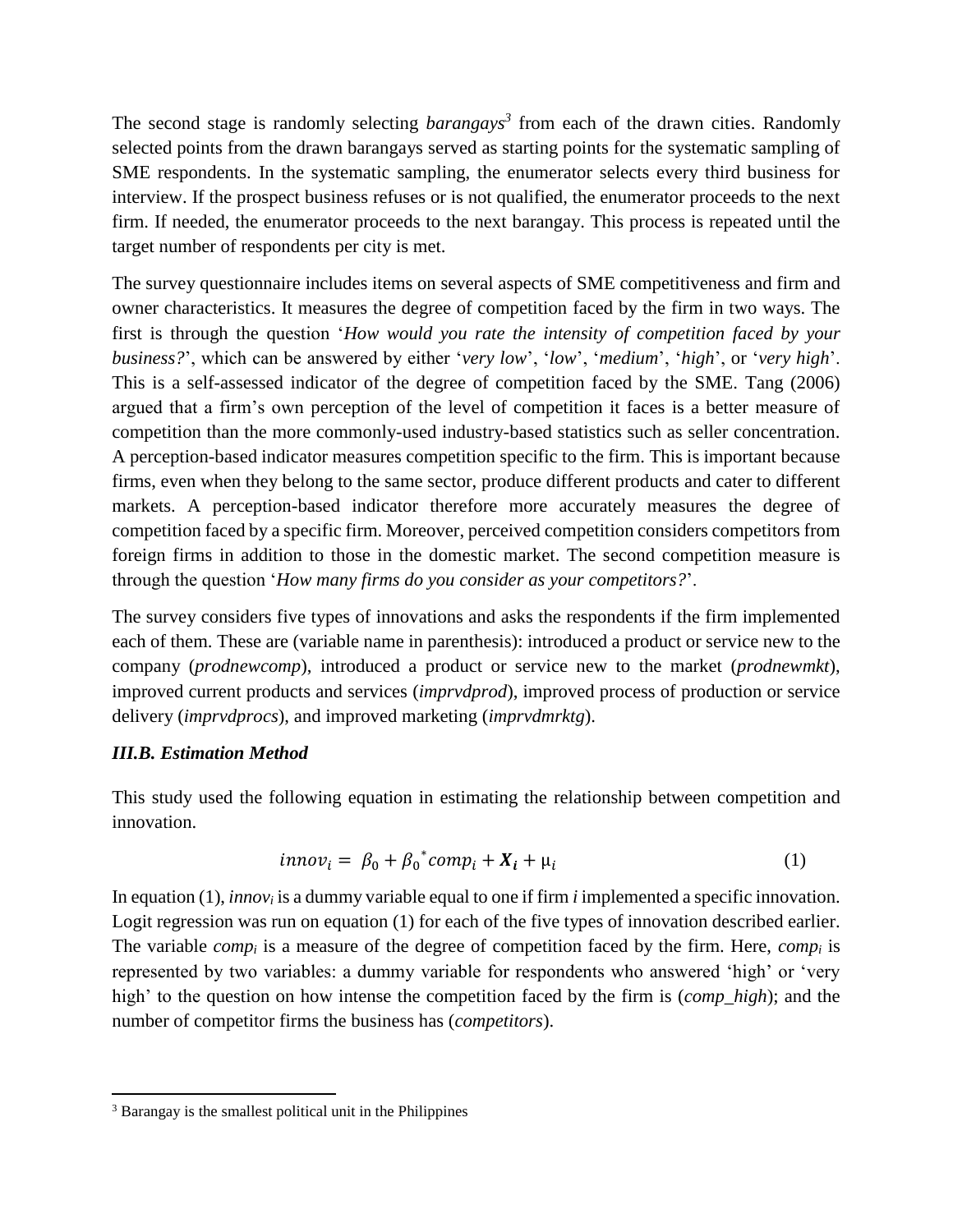The variable *Xi* is a vector of control variables. It includes: a services sector dummy (*services*), number of years the firm has been operating (*firmyears*), age of owner or majority owner (*ageowner*), dummy for a medium, as opposed to a small, firm<sup>4</sup> (*medium*), number of employees (*employ*), number of competencies, out of eight listed, wherein the respondent rated his/her skill level to be 'advanced' (*advancedskill*), percent share of employees with college degree (*collegeemp*), percentage of total cost allocated to training (*trainingcost*), a dummy variable for firms that engaged in any of the following partnerships with a large or foreign firm: subcontracting, outsourcing, being licensed to manufacture or distribute a product, joint venture, strategic alliance, or consortium (*partnership*), a dummy variable for firms that took out a loan in the past two years (*loan*), percent increase or decrease of profit over the last two years (*profitchange*), and the total number of the following forms of expansion implemented by the firm over the last two years: increased production volume, sold additional products to local or foreign markets, and opened additional office or production site (*expansion*).

An interaction term between the competition variable and the medium firm dummy was also included. This is to test if any relationship between competition and innovation varies across firm size. The effect of competition on innovation can differ between small and medium firms because response to competition, innovation behavior, and performance can depend on firm size (Alsharkas 2015; Fernandez et al 2019; Damanpour 2010; Tang 2006). Different responses to competition requires different amounts of capital and this can depend on the size of the firm. An interaction between competition and the services dummy was also included to test if the magniture of competition-innovation relationship varies across sectors. Tingvall and Karpaty (2011) and Tether (2005) suggest that firms from different sectors can respond differently to stiff competition and may innovate differently.

## **IV. Results and Discussions**

 $\overline{\phantom{a}}$ 

#### *IV.A. Respondent Profile and Summary Statistics*

Table 1 shows the summary statistics of all the dependent and independent variables used in this study. It also shows a profile snapshot of the SME respondents. Eighty-nine percent of all respondents implemented at least one of the five innovations considered in this study; with an average firm implementing three innovations. The most commonly implemented innovation is improving exiting products and services, with 82 percent of respondents doing so, followed by improving the production process or service delivery (70 percent) and improving marketing (64 percent). The least implemented innovation is introducing a product or service new to the market

<sup>4</sup> In the Philippines, a small enterprise is defined as a firm with asset size, excluding land, between three million and 10 million pesos (around USD 57,700 to USD 192,300) or employment size of ten to 99. Medium firms have asset size, excluding land, between 10 million and 100 million pesos (around USD 192,300 to USD 1.92 million) or employment of 100 to 199. In the survey, both the asset size and employment definitions were used in identifying respondents. In classifying whether they are small or medium, the asset size takes precedence if it contradicts with the employment definition.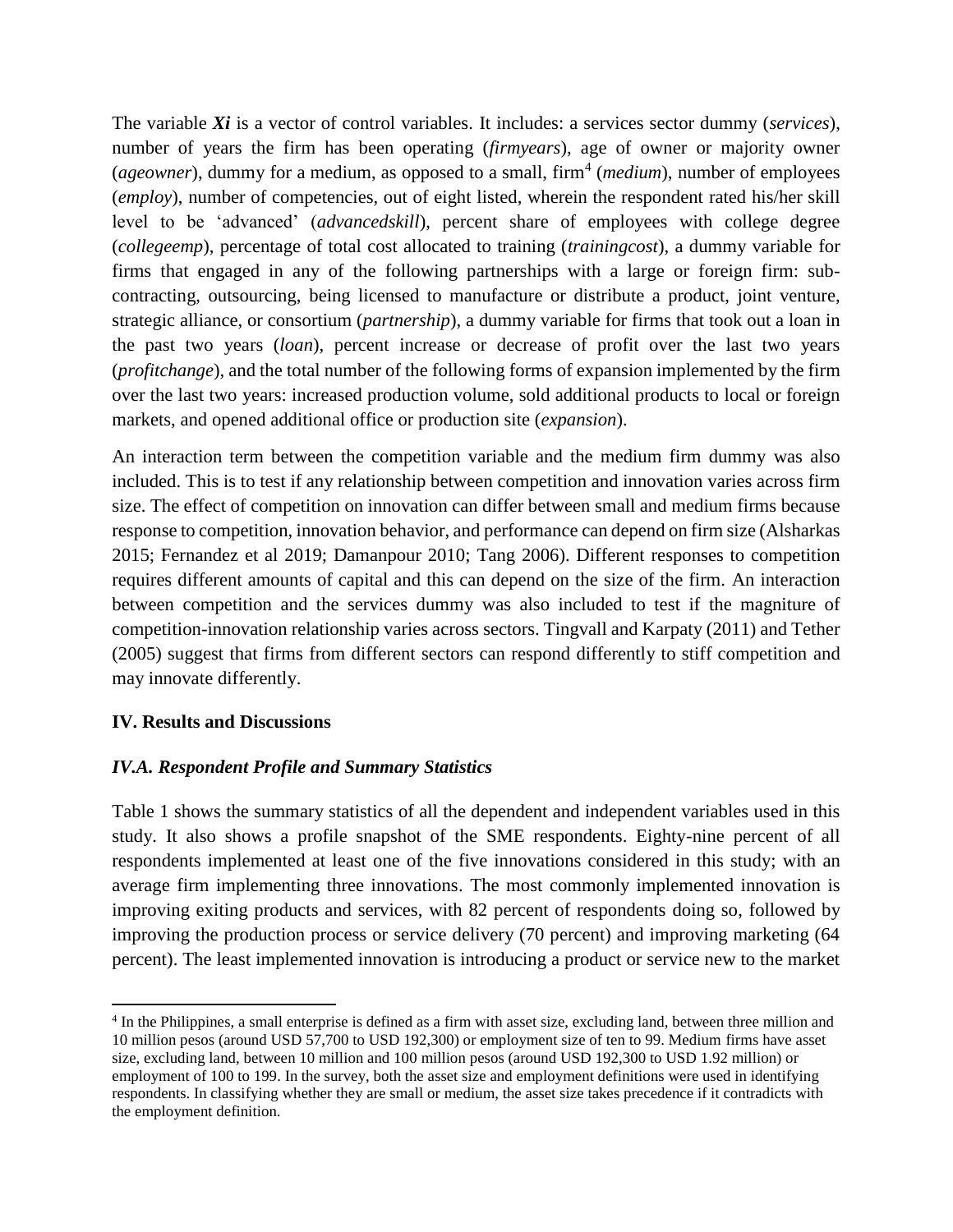(42 percent) and introducing a product or service new to the firm (51 percent). In terms of competition, 37 percent of respondents said that they are facing high or very high competition, 16 percent said that they face low or very low competition, and the remaining experience medium competition. The average respondent has six competitor firms.

Turning to firm and owner characteristics, the average years in operation of the business is 14 years, and the average age of owner or majority owner is 52. Fourteen percent of the respondents are medium-sized firms while the remaining 86 percent are small. The average employment size is 24, and an average 40 percent of these employees have a college degree. More than one in five respondents took out a loan in the past two years; and half engaged in at least one of the formal partnerships with large firms described earlier (sub-contracting, outsourcing, being licensed to manufacture or distribute a product, joint venture, strategic alliance, or consortium).

| Variable      | Obs | Mean   | <b>SD</b> | Min            | Max          |
|---------------|-----|--------|-----------|----------------|--------------|
| prodnewcomp   | 480 | 0.513  | 0.500     | 0              | 1            |
| prodnewmkt    | 480 | 0.421  | 0.494     | 0              | $\mathbf{1}$ |
| imprvdprod    | 480 | 0.821  | 0.384     | 0              | 1            |
| imprvdprocs   | 480 | 0.702  | 0.458     | 0              | $\mathbf{1}$ |
| imprvdmrktg   | 480 | 0.635  | 0.482     | 0              | 1            |
| comp_high     | 480 | 0.373  | 0.484     | 0              | $\mathbf 1$  |
| competitors   | 480 | 5.608  | 8.954     | 0              | 100          |
| services      | 480 | 0.804  | 0.397     | 0              | 1            |
| firmyears     | 480 | 13.683 | 13.180    | $\overline{2}$ | 83           |
| ageowner      | 476 | 51.664 | 11.285    | 21             | 90           |
| medium        | 480 | 0.138  | 0.345     | 0              | $\mathbf{1}$ |
| employ        | 480 | 24.352 | 29.887    | 10             | 192          |
| advancedskill | 480 | 3.490  | 2.856     | 0              | 8            |
| collegeemp    | 480 | 40.429 | 29.458    | 0              | 100          |
| trainingcost  | 480 | 10.408 | 7.884     | 0              | 35           |
| partnership   | 480 | 0.550  | 0.498     | 0              | $\mathbf{1}$ |
| loan          | 480 | 0.215  | 0.411     | 0              | $\mathbf 1$  |
| profitchange  | 480 | 20.123 | 22.969    | $-50$          | 100          |
| expansion     | 480 | 2.135  | 1.392     | 0              | 5            |

**Table 1. Summary statistics**

## *IV.B. Estimation Results*

The logit average marginal effects are reported in Tables 2 to 6 (the logit coefficients are in the Appendix). The five tables show the results for each innovation indicator. In each table, column 1 reports the result when competition is measured by the variable *comp\_high*, which is a dummy variable for observations who reported that they are facing 'high' or 'very high' competition. Column 2 reports the results when competition is measured by the number of competitor firms the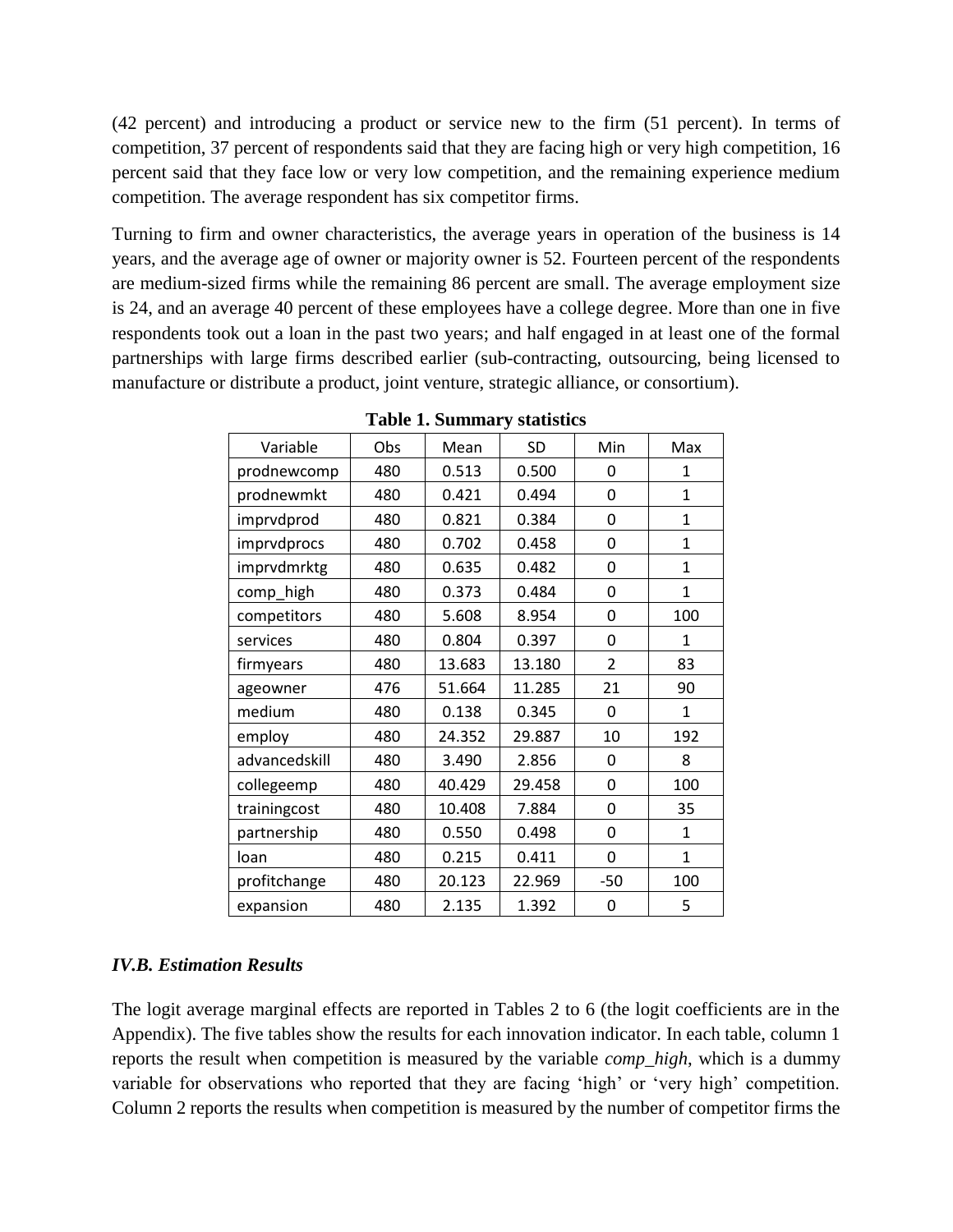SME has. Columns 3 and 4 are the same as columns 1 and 2 but they include an interaction term between the competition indicator and dummy variable for medium-sized firms. Columns 5 and 6 are the same as columns 1 and 2 but they include an interaction term between the competition indicator and dummy variable for respondents in the services sector.

The last four rows of each table compare the marginal effects of competition on innovation between medium and small firms, and between services and non-services SMEs. This shows whether competition-innovation relationship is different across firm size and across sectors. For instance, in Table 2, the -0.3536 means that the marginal effect of *comp\_high* on *prodnewcomp* is 0.3536 percent points lower for medium-sized firms than it is for small ones.

Results suggest that competition is associated with higher likelihood of innovating, but the magnitude of the relationship varies across types of innovation. Improving the marketing (*imprvdmrktg*) and improving the production process (*imprvdprocs*) are the innovation types most associated with high competition. This is shown by the statistical significance and magnitude of the marginal effects of competition on these two innovation variables. Both *comp\_high* and *competitors* are significant in all regressions with *imprvdmrktg* or *imprvdprocs* as the dependent variable. Experiencing 'high' or 'very high' competition is associated with 14 percent points higher probability of improving the production process and with 11 percent points greater likelihood of improving marketing. Similarly, an additional one competitor firm is associated with 0.9 percent point higher probability of both improving the production process and improving marketing.

There is evidence that competition is positively related with the three other innovation indicators, but the relationship is much weaker. Facing 'high' or 'very high' competition (*comp\_high*) is associated with six percent points higher likelihood of improving an existing product, but number of competitor firms (*competitors*) has no significant relationship with this form of innovation. On the other hand, number of competitor firms is significantly associated with higher probability of introducing a product new to the market with (with a marginal effect of 0.7 percent points), but the latter has no significant relationship with *comp\_high*. Both *comp\_high* and *competitors* have significant relationship with introducing a product new to the company, with marginal effects of 10 and 0.7 percent points, respectively.

Only a few interaction terms turned out significant; and thus, the competition-innovation relationship is largely the same regardless of size and sector, save for a few exceptions. Being a medium sized firm has a moderating effect on the positive relationship between facing 'high' or 'very high' competition and introducing a product new to the company. Similarly, the positive relationship between facing a 'high' or 'very high' competition and improving products is weaker among services SMEs compared to those belonging to the industry sector.

## **Table 2. Logit average marginal effects: Product new to the company**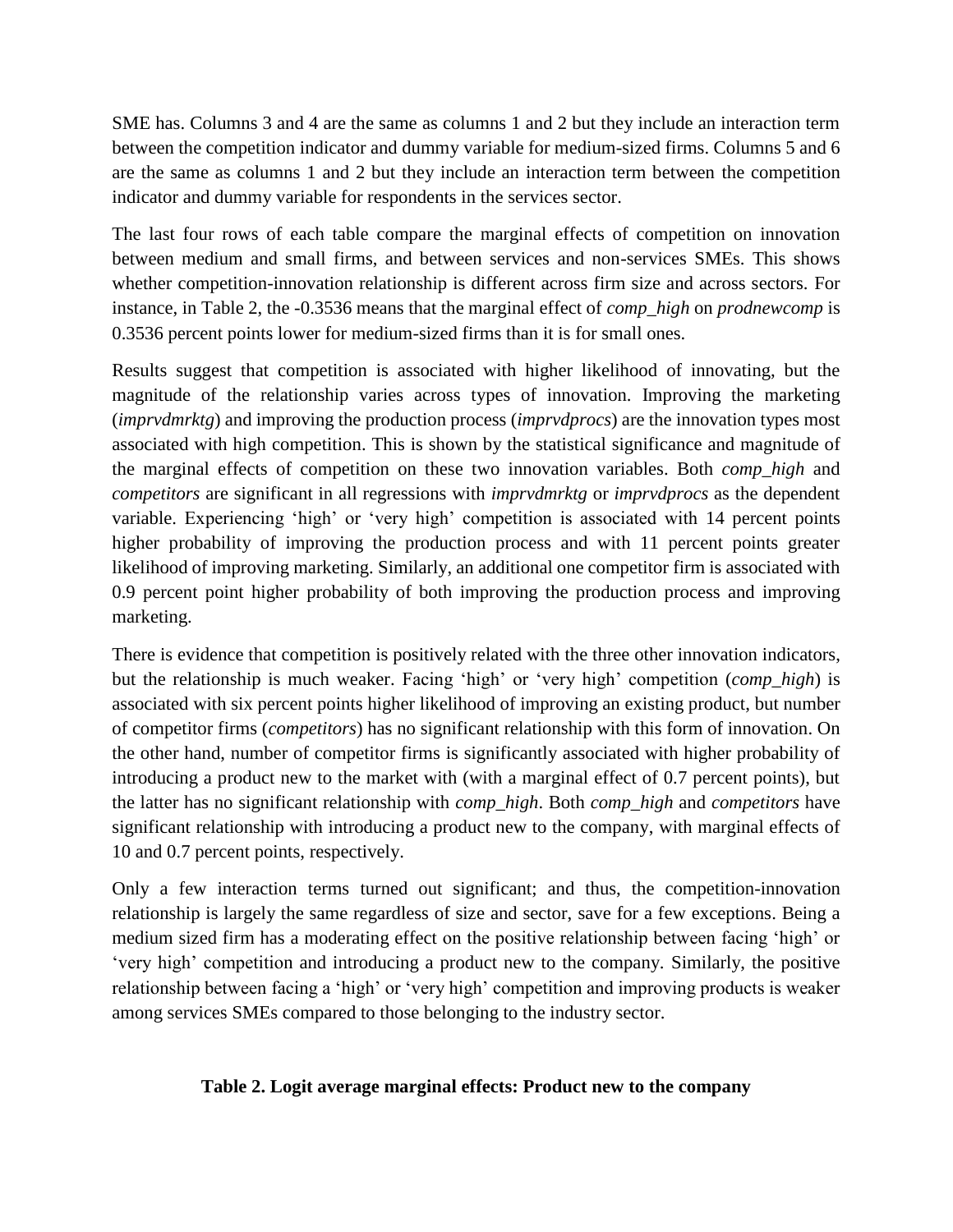|                                          | (1)         | (2)         | (3)          | (4)         | (5)         | (6)         |
|------------------------------------------|-------------|-------------|--------------|-------------|-------------|-------------|
|                                          | prodnewcomp | prodnewcomp | prodnewcomp  | prodnewcomp | prodnewcomp | prodnewcomp |
|                                          | $0.1017**$  |             | $0.0992**$   |             | $0.1016**$  |             |
| comp_high                                | (0.046)     |             | (0.0456)     |             | (0.046)     |             |
|                                          |             | $0.0068**$  |              | $0.008***$  |             | $0.0061**$  |
| competitors                              |             | (0.0028)    |              | (0.003)     |             | (0.0029)    |
|                                          | $0.1317***$ | $0.1228**$  | $0.1422***$  | $0.1204**$  | $0.1318***$ | $0.1323***$ |
| services                                 | (0.0504)    | (0.0511)    | (0.0507)     | (0.0511)    | (0.0504)    | (0.0502)    |
|                                          | $-0.0012$   | $-0.0013$   | $-0.0018$    | $-0.0014$   | $-0.0012$   | $-0.0014$   |
| firmyears                                | (0.0017)    | (0.0018)    | (0.0018)     | (0.0018)    | (0.0017)    | (0.0018)    |
|                                          | $0.004**$   | $0.004**$   | $0.0045**$   | $0.0042**$  | $0.004**$   | $0.004**$   |
| ageowner                                 | (0.0019)    | (0.0018)    | (0.0019)     | (0.0018)    | (0.0019)    | (0.0018)    |
|                                          | 0.0474      | 0.0658      | 0.0561       | 0.0655      | 0.0471      | 0.0674      |
| medium                                   | (0.062)     | (0.0608)    | (0.0578)     | (0.0602)    | (0.0621)    | (0.0608)    |
|                                          | 0.0001      | $-0.0002$   | 0.0003       | $-0.0003$   | 0.0001      | $-0.0002$   |
| employ                                   | (0.0008)    | (0.0007)    | (0.0007)     | (0.0007)    | (0.0008)    | (0.0007)    |
|                                          | 0.0109      | 0.0088      | 0.012        | 0.0084      | 0.0109      | 0.009       |
| advancedskill                            | (0.0077)    | (0.0077)    | (0.0076)     | (0.0077)    | (0.0077)    | (0.0077)    |
|                                          | 0.0011      | 0.0009      | 0.0011       | 0.0009      | 0.0011      | 0.0009      |
| collegeemp                               | (0.0008)    | (0.0008)    | (0.0008)     | (0.0008)    | (0.0008)    | (0.0008)    |
|                                          | 0.0009      | 0.0011      | 0.0001       | 0.0011      | 0.0009      | 0.001       |
| trainingcost                             | (0.0026)    | (0.0026)    | (0.0026)     | (0.0026)    | (0.0026)    | (0.0027)    |
|                                          | $0.0932**$  | $0.0907*$   | $0.0866*$    | $0.0886*$   | $0.0925**$  | $0.0927**$  |
| partnership                              | (0.047)     | (0.0467)    | (0.0464)     | (0.0469)    | (0.0471)    | (0.0468)    |
|                                          | $0.1345***$ | $0.1122**$  | $0.1262***$  | $0.1141**$  | $0.1349***$ | $0.113**$   |
| loan                                     | (0.0494)    | (0.0495)    | (0.0491)     | (0.0493)    | (0.0494)    | (0.0493)    |
|                                          | $-0.0012$   | $-0.0012$   | $-0.0013$    | $-0.0012$   | $-0.0012$   | $-0.0012$   |
| profitchange                             | (0.001)     | (0.001)     | (0.001)      | (0.001)     | (0.001)     | (0.001)     |
|                                          | $0.1269***$ | $0.1297***$ | $0.1262***$  | $0.1293***$ | $0.127***$  | $0.1304***$ |
| expansion                                | (0.0143)    | (0.0137)    | (0.0143)     | (0.0137)    | (0.0144)    | (0.0138)    |
| comp_high: diff.                         |             |             | $-0.3536***$ |             |             |             |
| between medium (1)                       |             |             | (0.109)      |             |             |             |
| and small (0)                            |             |             |              |             |             |             |
| competitors: diff.<br>between medium (1) |             |             |              | $-0.0094$   |             |             |
| and small (0)                            |             |             |              | (0.0062)    |             |             |
| comp_high: diff.                         |             |             |              |             |             |             |
| between services (1)                     |             |             |              |             | 0.0161      |             |
| and non-services (0)                     |             |             |              |             | (0.1078)    |             |
| competitors: diff.                       |             |             |              |             |             | 0.0081      |
| between services (1)                     |             |             |              |             |             | (0.0076)    |
| and non-services (0)                     |             |             |              |             |             |             |
|                                          |             |             |              |             |             |             |
| Observations                             | 476         | 476         | 476          | 476         | 476         | 476         |
| Pseudo R-squared                         | 0.1893      | 0.1901      | 0.2019       | 0.1930      | 0.1894      | 0.1910      |

Robust standard errors in parentheses; \*\*\* p<0.01, \*\* p<0.05, \* p<0.1; For dummy variables, the marginal effect is the discrete change from 0 to 1

| Table 3. Logit average marginal effects: Product new to the market |     |  |     |
|--------------------------------------------------------------------|-----|--|-----|
|                                                                    | (3) |  | (6) |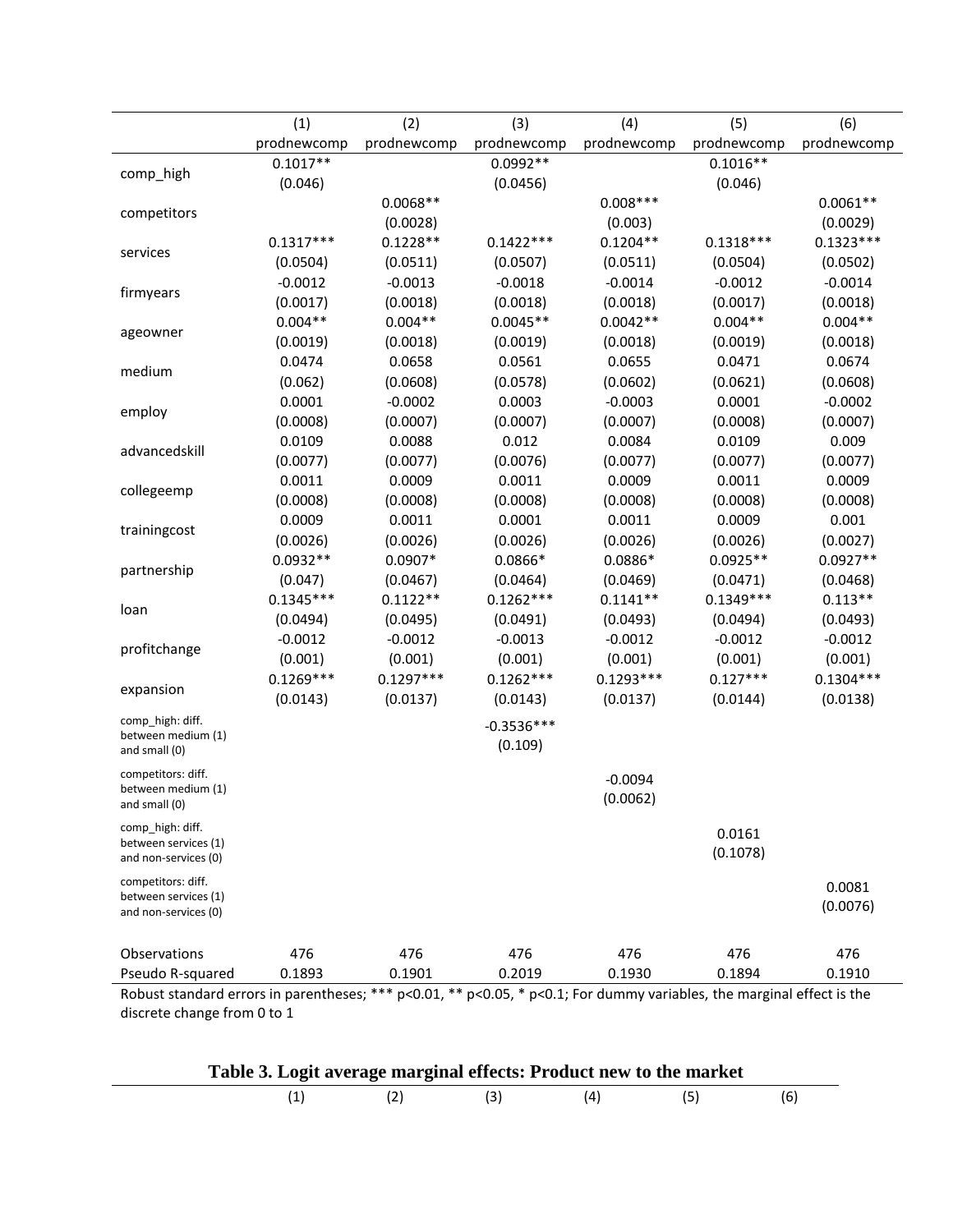|                                     | prodnewmkt  | prodnewmkt  | prodnewmkt   | prodnewmkt  | prodnewmkt  | prodnewmkt  |
|-------------------------------------|-------------|-------------|--------------|-------------|-------------|-------------|
|                                     | 0.0364      |             | 0.0339       |             | 0.0366      |             |
| comp_high                           | (0.045)     |             | (0.0445)     |             | (0.045)     |             |
| competitors                         |             | $0.0073***$ |              | $0.0079***$ |             | $0.0071***$ |
|                                     |             | (0.0024)    |              | (0.0025)    |             | (0.0025)    |
| services                            | $0.1003**$  | 0.0888*     | $0.1094**$   | $0.0875*$   | $0.0998**$  | $0.0906*$   |
|                                     | (0.0489)    | (0.0495)    | (0.0494)     | (0.0495)    | (0.0487)    | (0.0493)    |
|                                     | $-0.0023$   | $-0.0023$   | $-0.0028$    | $-0.0024$   | $-0.0024$   | $-0.0023$   |
| firmyears                           | (0.0019)    | (0.0018)    | (0.0019)     | (0.0018)    | (0.0019)    | (0.0019)    |
|                                     | 0.0022      | 0.0019      | 0.0027       | 0.0021      | 0.0023      | 0.002       |
| ageowner                            | (0.0019)    | (0.0019)    | (0.0019)     | (0.0019)    | (0.0019)    | (0.0019)    |
|                                     | $0.1006*$   | $0.1102*$   | $0.1103*$    | $0.11*$     | $0.1019*$   | $0.1105*$   |
| medium                              | (0.0599)    | (0.0588)    | (0.0582)     | (0.0585)    | (0.06)      | (0.0587)    |
|                                     | 0.0007      | 0.0004      | 0.0009       | 0.0003      | 0.0007      | 0.0004      |
| employ                              | (0.0008)    | (0.0007)    | (0.0008)     | (0.0007)    | (0.0008)    | (0.0007)    |
| advancedskill                       | 0.0049      | 0.0036      | 0.006        | 0.0035      | 0.0049      | 0.0037      |
|                                     | (0.0076)    | (0.0076)    | (0.0075)     | (0.0076)    | (0.0075)    | (0.0076)    |
|                                     | $0.0015**$  | $0.0013*$   | $0.0014*$    | $0.0013*$   | $0.0015**$  | $0.0013*$   |
| collegeemp                          | (0.0007)    | (0.0007)    | (0.0007)     | (0.0007)    | (0.0007)    | (0.0007)    |
|                                     | $0.0065***$ | $0.0066***$ | $0.0058**$   | $0.0065***$ | $0.0065***$ | $0.0066***$ |
| trainingcost                        | (0.0025)    | (0.0025)    | (0.0025)     | (0.0025)    | (0.0025)    | (0.0025)    |
|                                     | $0.0941**$  | $0.1013**$  | $0.087*$     | $0.1**$     | $0.096**$   | $0.1019**$  |
| partnership                         | (0.0459)    | (0.045)     | (0.0456)     | (0.0451)    | (0.0459)    | (0.0452)    |
|                                     | $0.1358***$ | $0.1196**$  | $0.1296***$  | $0.1201**$  | $0.134***$  | $0.1198**$  |
| loan                                | (0.0503)    | (0.0488)    | (0.0502)     | (0.0486)    | (0.0505)    | (0.0488)    |
|                                     | $-0.0003$   | 0.00002     | $-0.0004$    | 1.19E-06    | $-0.0003$   | 1.75E-05    |
| profitchange                        | (0.0009)    | (0.0009)    | (0.0009)     | (0.0009)    | (0.0009)    | (0.0009)    |
|                                     | $0.1087***$ | $0.1079***$ | $0.1074***$  | $0.1075***$ | $0.1082***$ | $0.108***$  |
| expansion                           | (0.0142)    | (0.0135)    | (0.0141)     | (0.0135)    | (0.0143)    | (0.0136)    |
| comp_high: diff.                    |             |             | $-0.3301***$ |             |             |             |
| between medium (1)                  |             |             | (0.1116)     |             |             |             |
| and small (0)                       |             |             |              |             |             |             |
| competitors: diff.                  |             |             |              | $-0.0069$   |             |             |
| between medium (1)<br>and small (0) |             |             |              | (0.0052)    |             |             |
| comp_high: diff.                    |             |             |              |             |             |             |
| between services (1)                |             |             |              |             | $-0.0525$   |             |
| and non-services (0)                |             |             |              |             | (0.1007)    |             |
| competitors: diff.                  |             |             |              |             |             | 0.0023      |
| between services (1)                |             |             |              |             |             | (0.0072)    |
| and non-services (0)                |             |             |              |             |             |             |
|                                     |             |             |              |             |             |             |
| Observations                        | 476         | 476         | 476          | 476         | 476         | 476         |
| Pseudo R-squared                    | 0.1812      | 0.1921      | 0.1921       | 0.194       | 0.1816      | 0.1922      |

Robust standard errors in parentheses; \*\*\* p<0.01, \*\* p<0.05, \* p<0.1; For dummy variables, the marginal effect is the discrete change from 0 to 1

| Table 4. Logit average marginal effects: Improved existing products |     |                                                                   |     |     |     |  |
|---------------------------------------------------------------------|-----|-------------------------------------------------------------------|-----|-----|-----|--|
|                                                                     | (2) | (3)                                                               | (4) | (5) | (6) |  |
|                                                                     |     | imprydprod imprydprod imprydprod imprydprod imprydprod imprydprod |     |     |     |  |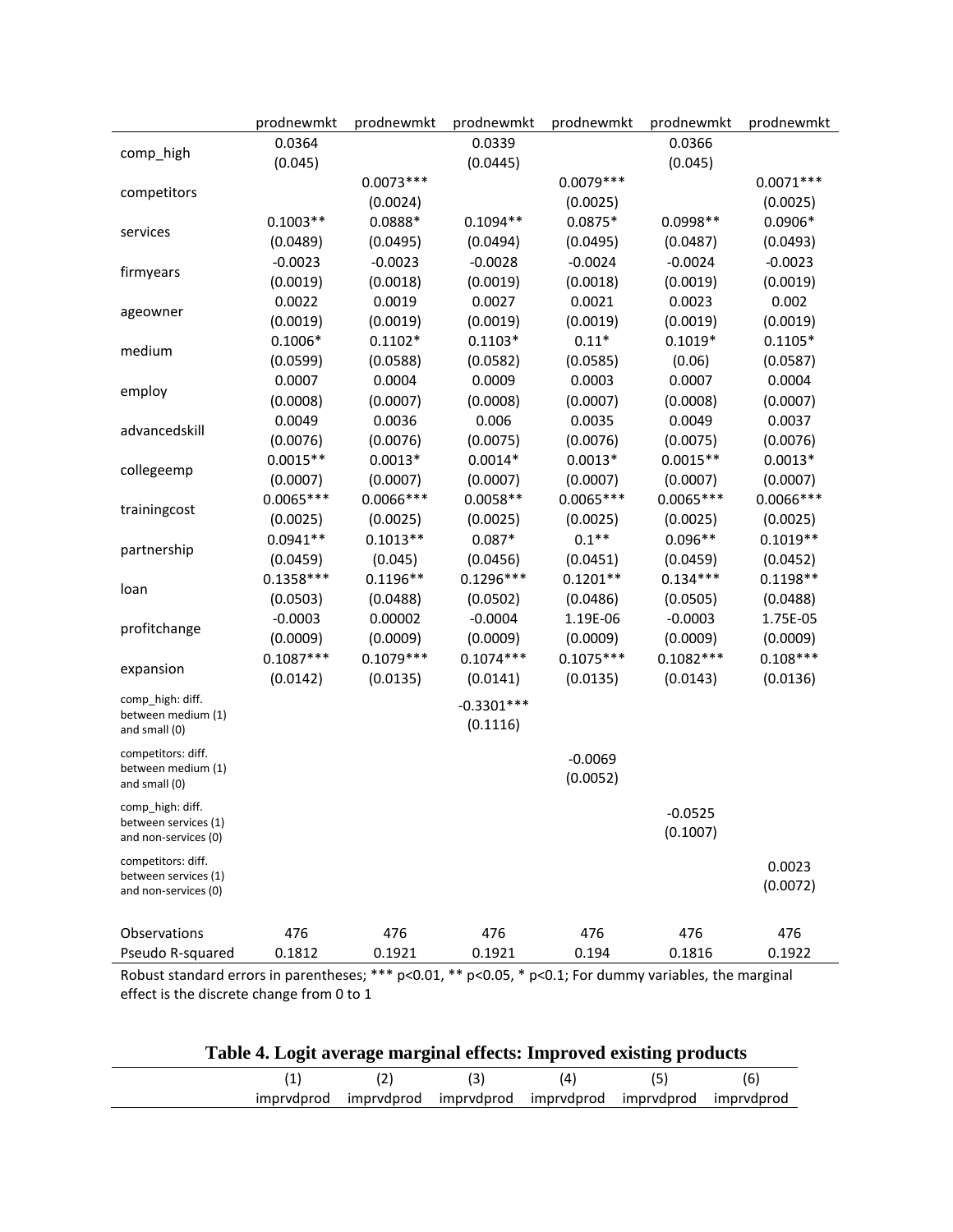| $0.0612*$    |              | $0.0611*$    |                           | $0.0633*$      |                               |
|--------------|--------------|--------------|---------------------------|----------------|-------------------------------|
| (0.0345)     |              | (0.0345)     |                           | (0.0339)       |                               |
|              | 0.0015       |              | 0.0015                    |                | 0.0011                        |
|              | (0.0016)     |              | (0.0016)                  |                | (0.0017)                      |
| $-0.036$     | $-0.0339$    | $-0.0369$    | $-0.0327$                 | $-0.0409$      | $-0.0281$                     |
| (0.0364)     | (0.0376)     | (0.0365)     | (0.0376)                  | (0.0354)       | (0.039)                       |
| 0.0009       | 0.0007       | 0.0009       | 0.0008                    | 0.0008         | 0.0007                        |
| (0.0015)     | (0.0016)     | (0.0015)     | (0.0015)                  | (0.0015)       | (0.0016)                      |
| 0.0006       | 0.0008       | 0.0006       | 0.0007                    | 0.0007         | 0.0008                        |
| (0.0014)     | (0.0014)     | (0.0015)     | (0.0014)                  | (0.0014)       | (0.0015)                      |
| $-0.0605$    | $-0.05$      | $-0.0629$    | $-0.051$                  | $-0.0553$      | $-0.0488$                     |
| (0.0566)     | (0.0553)     | (0.0565)     | (0.0554)                  | (0.0567)       | (0.0551)                      |
| $-0.0001$    | $-0.0002$    | $-0.0002$    | $-0.0001$                 | $-0.0001$      | $-0.0002$                     |
| (0.0006)     | (0.0006)     | (0.0006)     | (0.0006)                  | (0.0006)       | (0.0006)                      |
| $-0.0184***$ | $-0.0192***$ | $-0.0184***$ | $-0.0191***$              | $-0.0187***$   | $-0.0191***$                  |
| (0.0055)     | (0.0055)     | (0.0056)     | (0.0055)                  | (0.0055)       | (0.0055)                      |
| $-0.0005$    | $-0.0007$    | $-0.0005$    | $-0.0007$                 | $-0.0005$      | $-0.0006$                     |
| (0.0006)     | (0.0006)     | (0.0006)     | (0.0006)                  | (0.0006)       | (0.0006)                      |
| $0.0071***$  | $0.0071***$  | $0.0071***$  | $0.0072***$               | $0.0073***$    | $0.0071***$                   |
| (0.0027)     | (0.0027)     | (0.0027)     | (0.0027)                  | (0.0027)       | (0.0027)                      |
| 0.0032       | $-0.0008$    | 0.0036       | 0.0002                    | 0.0074         | 0.0003                        |
| (0.0371)     | (0.0369)     | (0.0372)     | (0.0369)                  | (0.0373)       | (0.0372)                      |
| 0.0668       | 0.0597       | 0.0675       | 0.059                     | 0.0639         | 0.0607                        |
| (0.0412)     | (0.0429)     | (0.0412)     | (0.0432)                  | (0.0414)       | (0.0428)                      |
| $0.002***$   | $0.0019***$  | $0.002***$   | $0.0019***$               | $0.0019***$    | $0.0019**$                    |
| (0.0007)     | (0.0007)     | (0.0007)     | (0.0008)                  | (0.0007)       | (0.0008)                      |
| $0.0378***$  | $0.041***$   | $0.0378***$  | $0.0411***$               | $0.036***$     | $0.0413***$                   |
| (0.0138)     | (0.0139)     | (0.0138)     | (0.0139)                  | (0.0135)       | (0.014)                       |
|              |              |              |                           |                |                               |
|              |              |              |                           |                |                               |
|              |              |              |                           |                |                               |
|              |              |              | 0.0044                    |                |                               |
|              |              |              |                           |                |                               |
|              |              |              |                           |                |                               |
|              |              |              |                           |                |                               |
|              |              |              |                           |                |                               |
|              |              |              |                           |                | 0.0038                        |
|              |              |              |                           |                | (0.0055)                      |
|              |              |              |                           |                |                               |
|              |              |              |                           |                | 476                           |
| 0.1261       | 0.1209       | 0.1263       | 0.122                     | 0.1332         | 0.1214                        |
|              | 476          | 476          | 0.0215<br>(0.0888)<br>476 | (0.006)<br>476 | $-0.1262*$<br>(0.0692)<br>476 |

Robust standard errors in parentheses; \*\*\*  $p<0.01$ , \*\*  $p<0.05$ , \*  $p<0.1$ ; For dummy variables, the marginal effect is the discrete change from 0 to 1

| Table 5. Logit average marginal effects: Improved production process |  |  |
|----------------------------------------------------------------------|--|--|
|                                                                      |  |  |

|           |                    |             | (4) | (5'                                             | (6)         |
|-----------|--------------------|-------------|-----|-------------------------------------------------|-------------|
|           | <i>imprydprocs</i> |             |     | imprydprocs imprydprocs imprydprocs imprydprocs | imprydprocs |
| comp high | $0.1422***$        | $0.1422***$ |     | $0.1426***$                                     |             |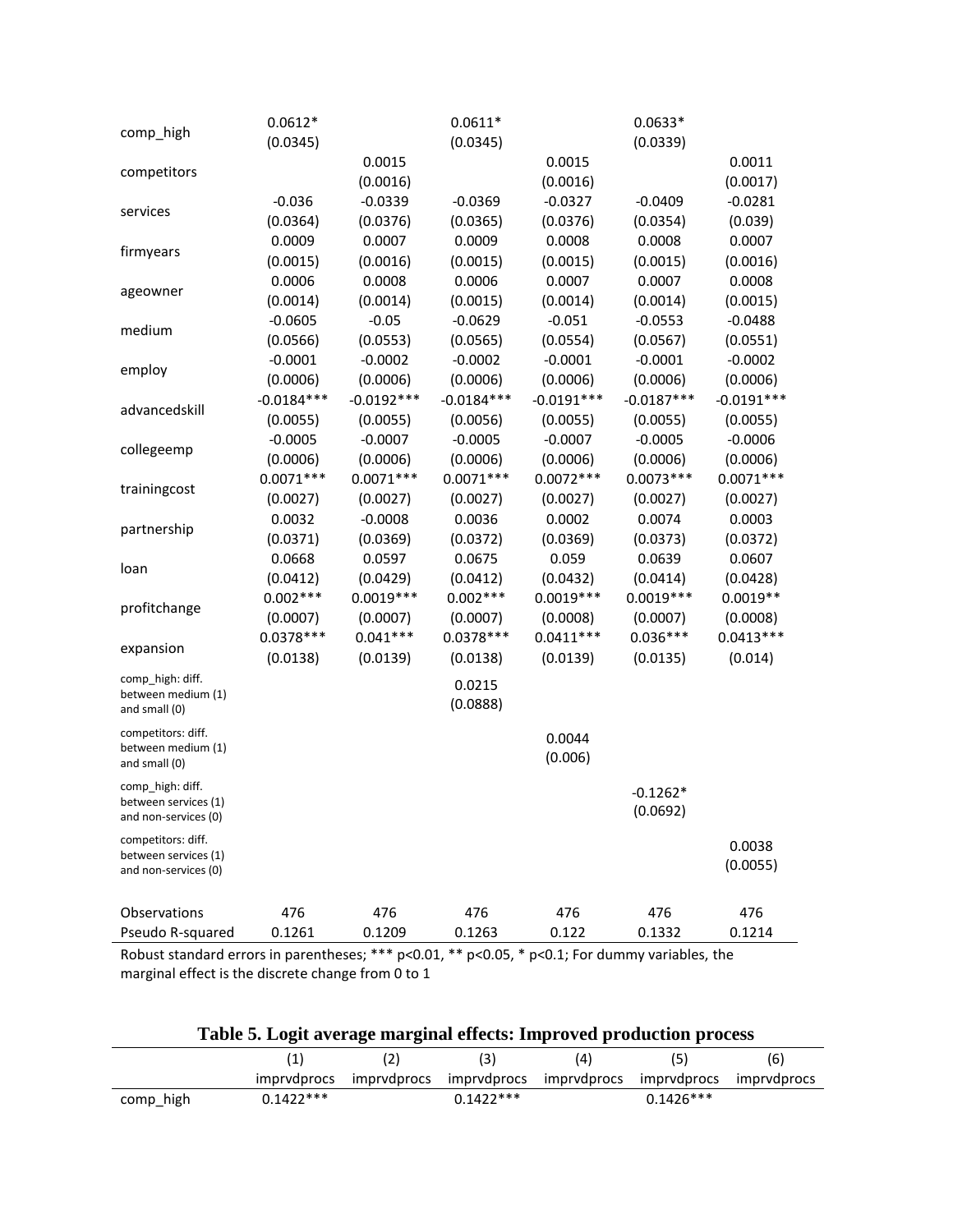|                                          | (0.0401)     |              | (0.0401)     |              | (0.04)       |              |
|------------------------------------------|--------------|--------------|--------------|--------------|--------------|--------------|
|                                          |              | $0.0093***$  |              | $0.0091***$  |              | $0.0095***$  |
| competitors                              |              | (0.0033)     |              | (0.0035)     |              | (0.0033)     |
|                                          | 0.002        | $-0.0018$    | 0.0027       | 0.0001       | 0.0012       | $-0.0033$    |
| services                                 | (0.0451)     | (0.0442)     | (0.0451)     | (0.0443)     | (0.0454)     | (0.0434)     |
|                                          | 0.002        | 0.0017       | 0.0019       | 0.0018       | 0.002        | 0.0017       |
| firmyears                                | (0.0019)     | (0.002)      | (0.0019)     | (0.0019)     | (0.0019)     | (0.0019)     |
|                                          | 0.0008       | 0.0011       | 0.0008       | 0.001        | 0.0008       | 0.0011       |
| ageowner                                 | (0.0018)     | (0.0018)     | (0.0018)     | (0.0018)     | (0.0018)     | (0.0018)     |
|                                          | $-0.1785***$ | $-0.1639***$ | $-0.1777***$ | $-0.1597**$  | $-0.1778***$ | $-0.1641***$ |
| medium                                   | (0.0659)     | (0.0633)     | (0.066)      | (0.0626)     | (0.0661)     | (0.0633)     |
|                                          | 0.0011       | 0.001        | 0.0011       | 0.0011       | 0.0011       | 0.001        |
| employ                                   | (0.0007)     | (0.0008)     | (0.0008)     | (0.0008)     | (0.0007)     | (0.0008)     |
|                                          | $-0.0203***$ | $-0.0229***$ | $-0.0202***$ | $-0.0228***$ | $-0.0204***$ | $-0.023***$  |
| advancedskill                            | (0.0066)     | (0.0066)     | (0.0067)     | (0.0066)     | (0.0067)     | (0.0066)     |
|                                          | $-0.0008$    | $-0.0012$    | $-0.0008$    | $-0.0012*$   | $-0.0008$    | $-0.0012$    |
| collegeemp                               | (0.0007)     | (0.0007)     | (0.0007)     | (0.0007)     | (0.0007)     | (0.0007)     |
|                                          | $0.0058**$   | $0.006**$    | $0.0057**$   | $0.0061**$   | $0.0058**$   | $0.006**$    |
| trainingcost                             | (0.0028)     | (0.0028)     | (0.0028)     | (0.0028)     | (0.0028)     | (0.0028)     |
|                                          | $-0.0379$    | $-0.0421$    | $-0.0385$    | $-0.0404$    | $-0.0372$    | $-0.0426$    |
| partnership                              | (0.0433)     | (0.0434)     | (0.0434)     | (0.0433)     | (0.0435)     | (0.0434)     |
|                                          | 0.0186       | $-0.0023$    | 0.0176       | $-0.0022$    | 0.0179       | $-0.0026$    |
| loan                                     | (0.0491)     | (0.051)      | (0.0494)     | (0.0512)     | (0.0492)     | (0.051)      |
|                                          | $0.0029***$  | $0.003***$   | $0.0029***$  | $0.003***$   | $0.0029***$  | $0.003***$   |
| profitchange                             | (0.0009)     | (0.001)      | (0.0009)     | (0.001)      | (0.0009)     | (0.001)      |
|                                          | $0.0648***$  | $0.0704***$  | $0.0648***$  | $0.0702***$  | $0.0645***$  | $0.0703***$  |
| expansion                                | (0.0146)     | (0.0147)     | (0.0146)     | (0.0147)     | (0.0147)     | (0.0147)     |
| comp_high: diff.                         |              |              |              |              |              |              |
| between medium (1)                       |              |              | $-0.0136$    |              |              |              |
| and small (0)                            |              |              | (0.1139)     |              |              |              |
| competitors: diff.                       |              |              |              | 0.0114       |              |              |
| between medium (1)<br>and small (0)      |              |              |              | (0.0111)     |              |              |
|                                          |              |              |              |              |              |              |
| comp high: diff.<br>between services (1) |              |              |              |              | $-0.0252$    |              |
| and non-services (0)                     |              |              |              |              | (0.0939)     |              |
| competitors: diff.                       |              |              |              |              |              |              |
| between services (1)                     |              |              |              |              |              | $-0.0022$    |
| and non-services (0)                     |              |              |              |              |              | (0.0095)     |
|                                          |              |              |              |              |              |              |
| Observations                             | 476          | 476          | 476          | 476          | 476          | 476          |
| Pseudo R-squared                         | 0.1443       | 0.1389       | 0.1444       | 0.1403       | 0.1444       | 0.1389       |

Robust standard errors in parentheses; \*\*\* p<0.01, \*\* p<0.05, \* p<0.1; For dummy variables, the marginal effect is the discrete change from 0 to 1

|  |  |  | Table 6. Logit average marginal effects: Improved marketing |
|--|--|--|-------------------------------------------------------------|
|  |  |  |                                                             |

|           | $\left( 1\right)$ |             | (3)        | (4)                     | (5)         | (6)         |
|-----------|-------------------|-------------|------------|-------------------------|-------------|-------------|
|           | imprydmrktg       | imprvdmrktg |            | imprvdmrktg imprvdmrktg | imprvdmrktg | imprydmrktg |
| comp_high | $0.1106**$        |             | $0.1105**$ |                         | $0.1113**$  |             |
|           | (0.0438)          |             | (0.0438)   |                         | (0.0438)    |             |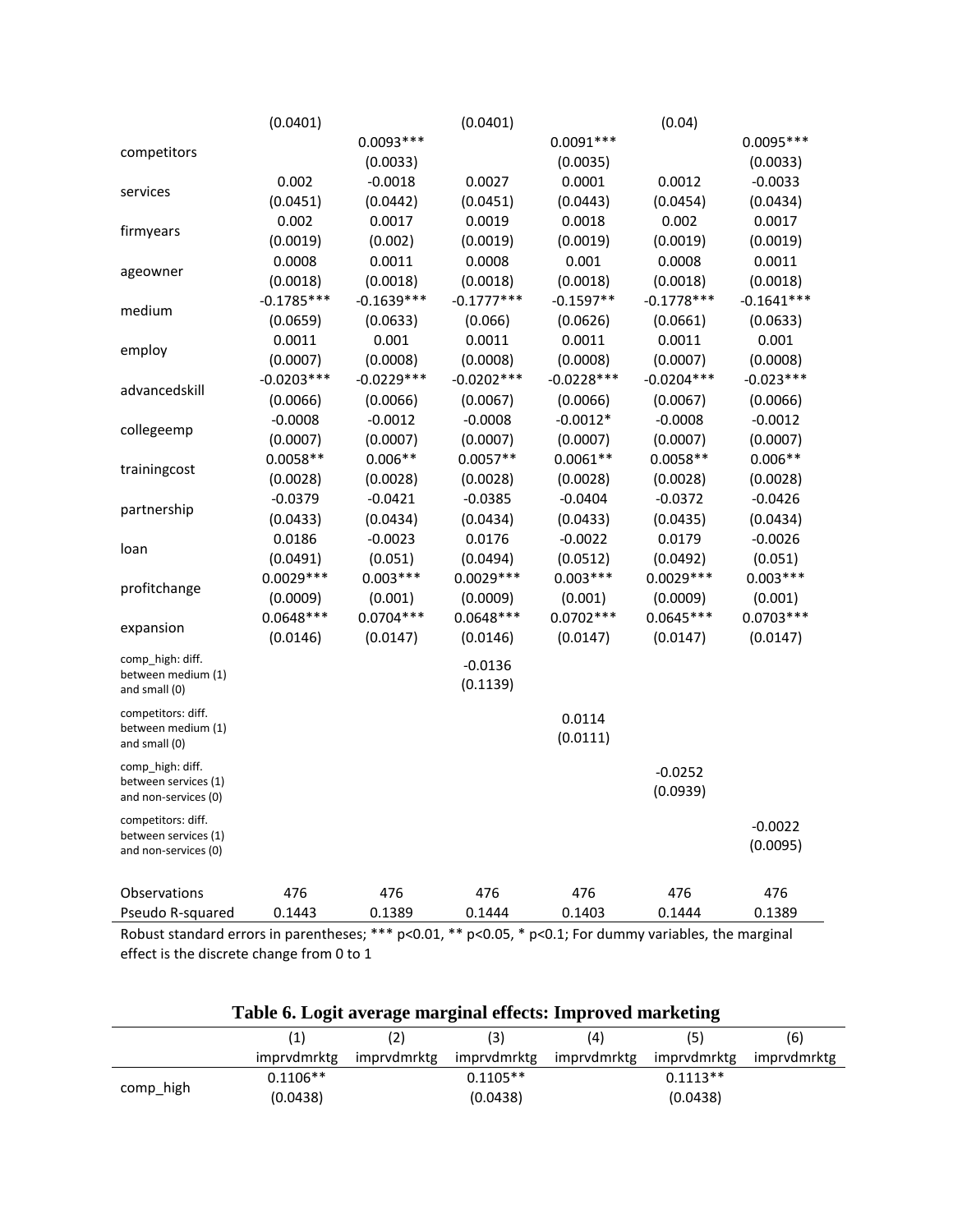|                                              |              | $0.0093***$  |              | $0.009***$   |              | $0.0097***$  |
|----------------------------------------------|--------------|--------------|--------------|--------------|--------------|--------------|
| competitors                                  |              | (0.0032)     |              | (0.0033)     |              | (0.0033)     |
|                                              | 0.052        | 0.0437       | 0.0527       | 0.0451       | 0.0505       | 0.0402       |
| services                                     | (0.0501)     | (0.0497)     | (0.0502)     | (0.0496)     | (0.0503)     | (0.0488)     |
| firmyears                                    | $-0.0013$    | $-0.0015$    | $-0.0013$    | $-0.0014$    | $-0.0013$    | $-0.0015$    |
|                                              | (0.0017)     | (0.0017)     | (0.0017)     | (0.0017)     | (0.0017)     | (0.0017)     |
|                                              | $-0.0022$    | $-0.0021$    | $-0.0021$    | $-0.0022$    | $-0.0021$    | $-0.0021$    |
| ageowner                                     | (0.0019)     | (0.0019)     | (0.0019)     | (0.0019)     | (0.0019)     | (0.0019)     |
| medium                                       | $-0.1151*$   | $-0.1012$    | $-0.1141*$   | $-0.0988$    | $-0.1136*$   | $-0.1016$    |
|                                              | (0.0673)     | (0.065)      | (0.0671)     | (0.0643)     | (0.0674)     | (0.0649)     |
| employ                                       | 0.0007       | 0.0006       | 0.0007       | 0.0006       | 0.0007       | 0.0006       |
|                                              | (0.0008)     | (0.0008)     | (0.0008)     | (0.0008)     | (0.0008)     | (0.0008)     |
| advancedskill                                | $-0.0256***$ | $-0.0279***$ | $-0.0255***$ | $-0.0279***$ | $-0.0258***$ | $-0.0279***$ |
|                                              | (0.0072)     | (0.0071)     | (0.0072)     | (0.0071)     | (0.0072)     | (0.0071)     |
| collegeemp                                   | 0.0002       | $-0.0001$    | 0.0002       | $-0.0002$    | 0.0002       | $-0.0001$    |
|                                              | (0.0008)     | (0.0008)     | (0.0008)     | (0.0008)     | (0.0008)     | (0.0008)     |
| trainingcost                                 | 0.0037       | 0.004        | 0.0036       | 0.0042       | 0.0038       | 0.004        |
|                                              | (0.0029)     | (0.0029)     | (0.0029)     | (0.0029)     | (0.0028)     | (0.0029)     |
| partnership                                  | $-0.0505$    | $-0.0527$    | $-0.0512$    | $-0.0509$    | $-0.048$     | $-0.0535$    |
|                                              | (0.0473)     | (0.0471)     | (0.0473)     | (0.047)      | (0.0474)     | (0.0471)     |
| loan                                         | 0.0646       | 0.0475       | 0.0637       | 0.0485       | 0.0626       | 0.0468       |
|                                              | (0.0526)     | (0.0536)     | (0.0527)     | (0.0539)     | (0.0527)     | (0.0535)     |
| profitchange                                 | $0.0019**$   | $0.0021**$   | $0.0019**$   | $0.0021**$   | $0.0019**$   | $0.0021**$   |
|                                              | (0.001)      | (0.001)      | (0.001)      | (0.001)      | (0.001)      | (0.001)      |
| expansion                                    | $0.0826***$  | $0.0858***$  | $0.0826***$  | $0.0856***$  | $0.0818***$  | $0.0856***$  |
|                                              | (0.0157)     | (0.0155)     | (0.0157)     | (0.0155)     | (0.0158)     | (0.0155)     |
| comp_high: diff.                             |              |              | $-0.0221$    |              |              |              |
| between medium (1)<br>and small (0)          |              |              | (0.1231)     |              |              |              |
| competitors: diff.                           |              |              |              |              |              |              |
| between medium (1)                           |              |              |              | 0.0107       |              |              |
| and small (0)                                |              |              |              | (0.0098)     |              |              |
| comp_high: diff.                             |              |              |              |              | $-0.0835$    |              |
| between services (1)                         |              |              |              |              | (0.1065)     |              |
| and non-services (0)                         |              |              |              |              |              |              |
| competitors: diff.                           |              |              |              |              |              | $-0.0055$    |
| between services (1)<br>and non-services (0) |              |              |              |              |              | (0.0102)     |
|                                              |              |              |              |              |              |              |
| Observations                                 | 476          | 476          | 476          | 476          | 476          | 476          |
| Pseudo R-squared                             | 0.1142       | 0.1173       | 0.1143       | 0.1186       | 0.115        | 0.1175       |

Robust standard errors in parentheses; \*\*\* p<0.01, \*\* p<0.05, \* p<0.1; For dummy variables, the marginal effect is the discrete change from 0 to 1

# *IV.C. Discussions and Implications*

The results suggest that when faced with tough competition, SMEs are more likely to innovate; and they are more likely to do so by improving their marketing and their production process than by introducing new products or improving existing ones. The type of innovation most strongly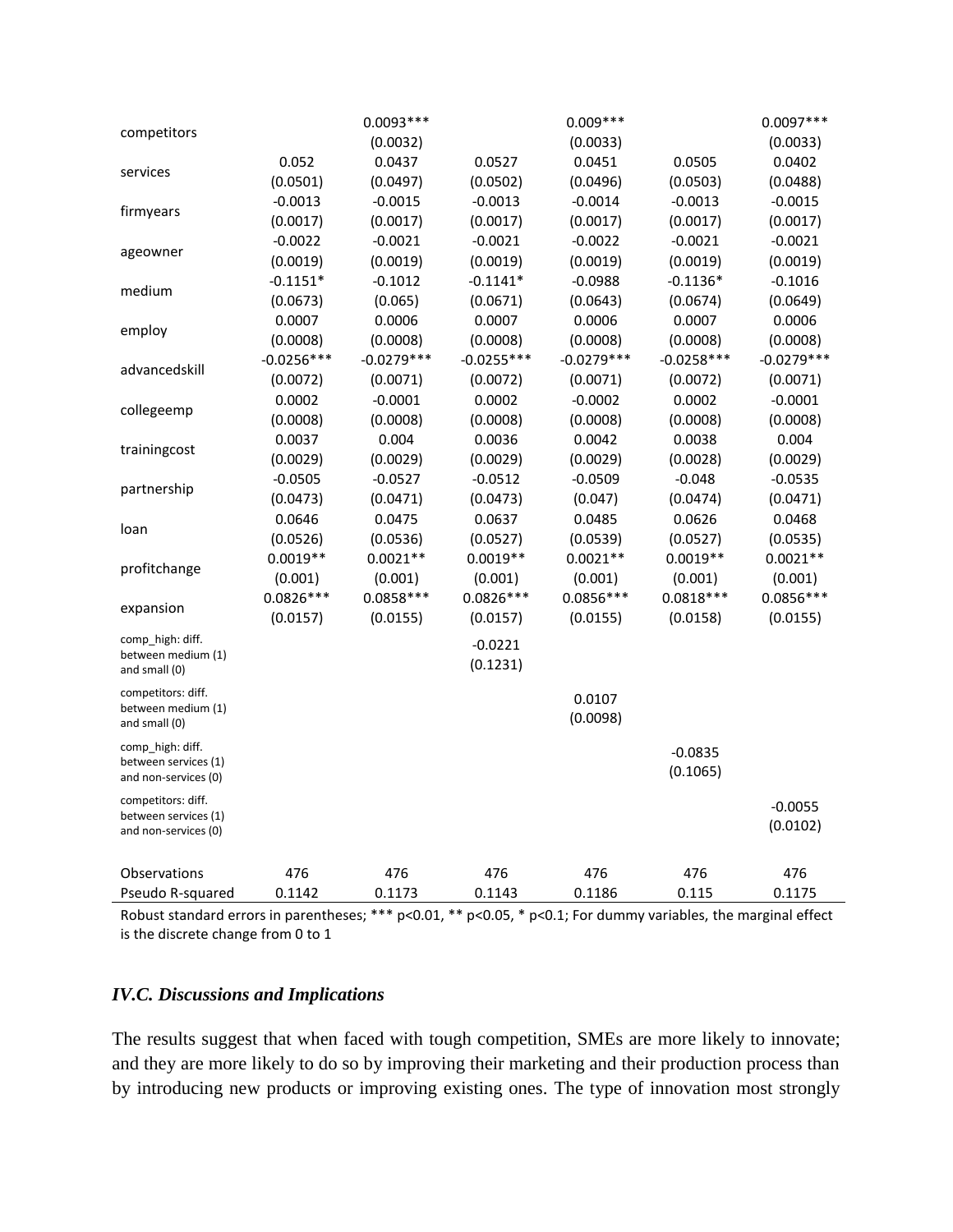associated with competition is improving the production process, followed by improving marketing. It is most weakly associated with introducing a product new to the market and with improving an existing product.

The positive relationship between competition and the different forms of innovation, albeit of varying magnitude, suggests that the possible positive effect of competition on innovation outweighs its negative effect. As discussed earlier, there are competing theories on how competition affects innovation. Strong competition can force firms to innovate to improve its competitiveness (Aghion et al 1999; Porter 1990). Developing new products, improving existing ones, enhancing the production process, and improving marketing can help firms adapt to a highly competitive environment. However, strong competition can also reduce a firm's market share, revenues, and profit, providing disincentives to innovate. Some forms of innovation require considerable amount of financial assets, making it harder to innovate in a highly competitive environment (Aghion and Howitt 1992; Cohen and Levine 1989). The results suggest that, in general, the former outweighs the latter.

However, it must be noted that the strength of the competition-innovation relationship varies across different types of innovation. It is weaker on innovations that arguably require more capital and money – developing new products and improving existing ones – compared to innovations that require less of these, such as improving marketing strategies. This result supports the contrasting theories on the effect of competition on innovation. On one hand, stiff competition forces SMEs to innovate to be more competitive, as shown by the positive association between competition and innovation. On the other hand, there is an opposite reaction – stiff competition reduces market shares, revenues, and profits making it more difficult to implement innovations that require more financial capital.

That the positive effect of competition outweighs its negative effect could be explained by factors internal and external to the SMEs covered by the survey. Some studies (Schmutzler 2013; Hashmi 2013) attempted to reconcile the contrasting theories by identifying conditions wherein competition-innovation relationship is more likely to be positive and when it is more likely to be negative. Hashmi explained that when the technologies used by firms are more similar, competition will have an inverted-U relationship with innovation; i.e. at low levels of competition, the relationship is positive, but it will turn negative at high levels of competition. Schmutzler identified two factors that influence the effect of competition on cost-reducing investments – lower marginal cost makes a positive effect more likely while innovation spillovers make the relationship more likely to be negative.

Another result of interest is the moderating effect of being a medium sized firm on the positive relationship between competition and introducing a new product. The marginal effect of competition on the likelihood of introducing a new product is smaller for medium firms than it is for small ones. It is also notable that this is not observed in other forms of innovation. A possible explanation for this is because medium firms are larger, they are naturally more innovative than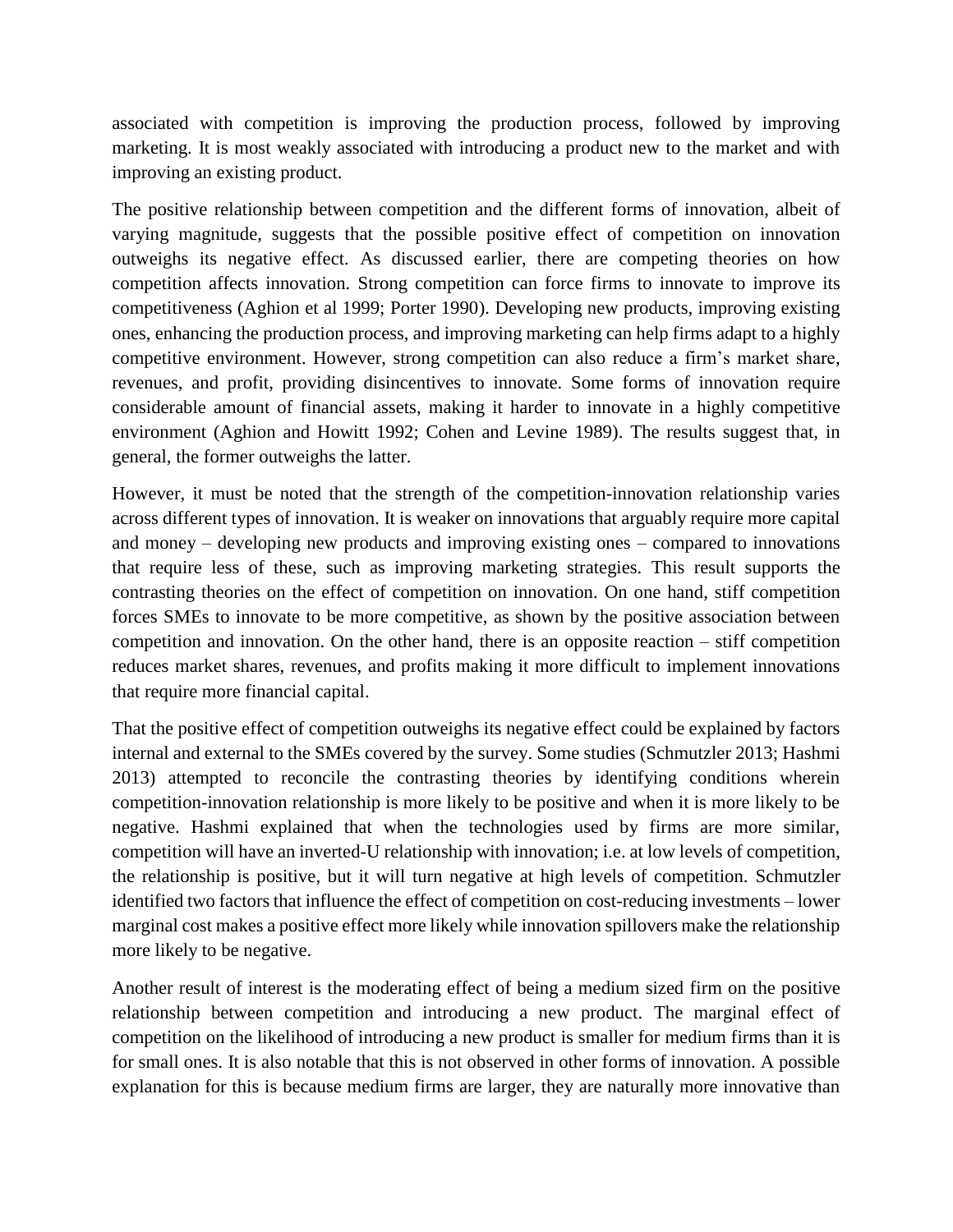small businesses. That is, they do not require the motivation of a strong competition to innovate. Therefore, the impact of competition is not that large compared to small firms.

There is also some weak evidence that the competition-innovation relationship varies across sectors. The positive relationship between strong competition and improving existing products is weaker among services SMEs than those in the industry sector.

#### **V. Summary and Conclusion**

Competition has two possible contrasting effects on firm innovation. On one hand, competition can force SMEs to become more competitive by innovating through the introduction of new and improvement of existing products, enhancement of production processes, and improvements in marketing On the other hand, competition can shrink the SME's market share particularly if the competitor can offer better products or lower prices, making it difficult to implement financialcapital-intensive innovation.

Using data from a survey of 480 SMEs in two regions in the Philippines, this paper found evidence that there is a generally positive association between competition and innovation. The magnitude of the relationship, however, depends on the type of innovation. The type of innovation most strongly associated with competition is improving the production process, followed by improving marketing. It is most weakly associated with introducing a product new to the market and with improving an existing product. The types of innovation with the strongest association with competition are those that require the least financial resources, as competition can shrink market share, which can potentially reduce profit and revenue.

There is also some evidence that the magnitude of competition-innovation relationship varies across sectors and firm size. For some forms of innovation, the relationship is weaker for medium firms compared to small businesses. A possible explanation for this is because medium firms are larger, they naturally have greater propensity to innovate than small businesses do. There is also weak evidence that the competition-innovation relationship is weaker for services firms compared to those from the industry sector.

## **References**

- Abor, J. & P. Quartey. 2010. Issues in SME development in Ghana and South Africa. *International Research Journal of Finance and Economics* 39: 218-228.
- Acs, Z. & D. Audretsch. 1987. Innovation, market structure, and firm size. *Review of Economics and Statistics* 69(4): 567-574.
- Acs, Z. & D. Audretsch. 1987. Innovation in large and small firms: An empirical analysis. *American Economic Review* 78(4): 678-690.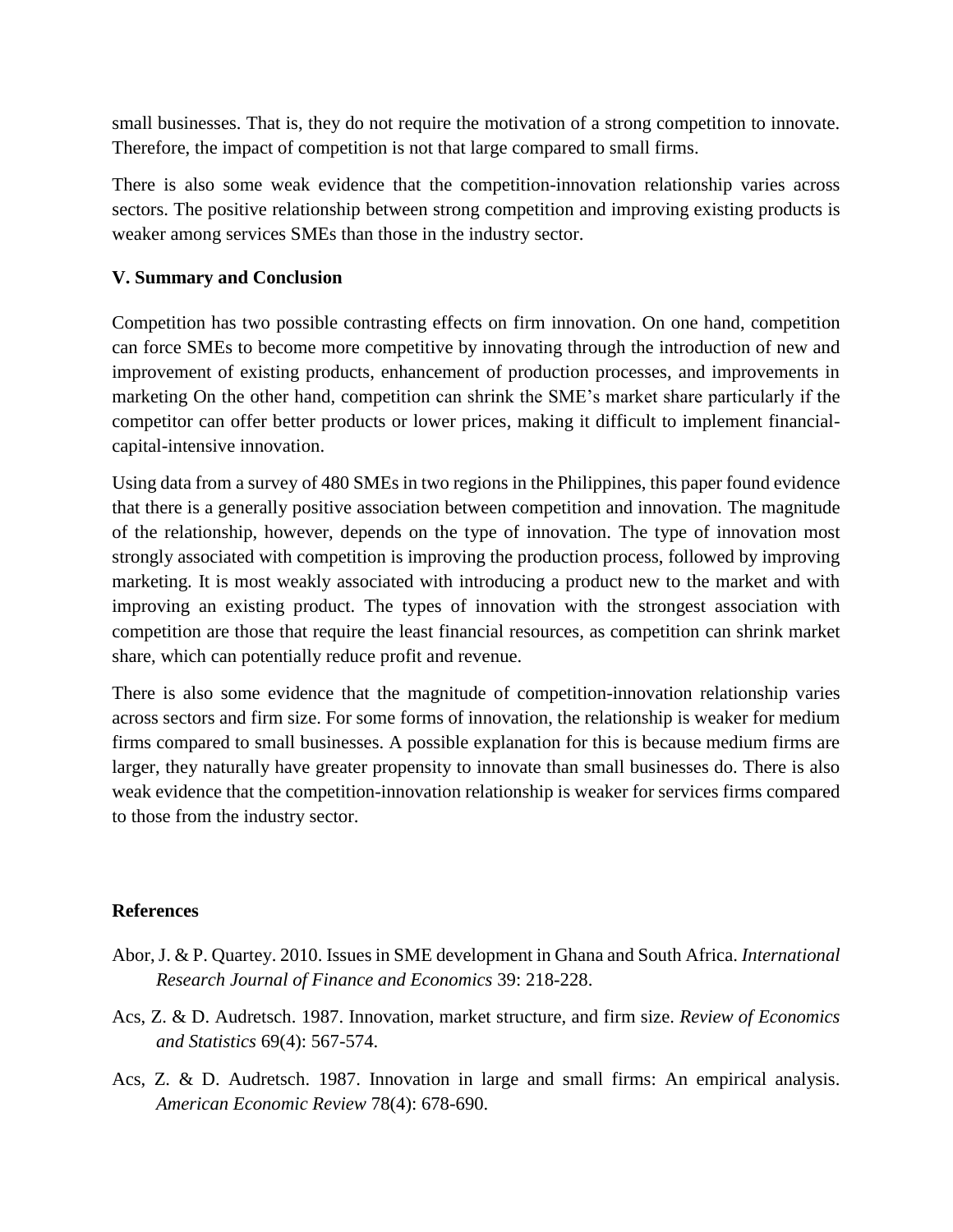- Aghion, P. & P. Howitt. 1992. A model of growth through creative destruction. *Econometrica* 60(2): 323-351.
- Aghion, P. & P. Howitt. 1996. Research and Development in the Growth Process. *Journal of Economic Growth* 1(1): 49-73.
- Aghion, P. & P. Howitt. 1998. *Endogenous Growth Theory*. Cambridge: MIT Press.
- Aghion, P., M. Dewatripont, & P. Rey. 1999. Competition, financial discipline, and growth. *Review of Economic Studies* 66(4): 825-852.
- Aghion, P., N. Bloom, R. Blundell, R. Griffith, & P. Howitt. 2005. Competition and innovation: An inverted-U relationship. *Quarterly Journal of Economics* 120(2): 701-728.
- Aghion, P., R. Blundell, R. Griffith, P. Howitt, & S. Prantl. 2009. The effects of entry on incumbent innovation and productivity. *Review of Economics and Statistics* 91(1): 20-32.
- Ahn, S. 2002. Competition, innovation and productivity growth: A review of theory and evidence. *Organisation for Economic Co-operation and Development Economics Department Working Paper* No. 317.
- Alsharkas, Z. 2015. Firm size, competition, financing and innovation. *International Journal of Management and Economics* 44(1): 51-73.
- Angelmar, R. 1985. Market structure and research intensity in high-technological-opportunity industries. *Journal of Industrial Economics* 34(1): 69-79.
- Baily, M. & H. Gersbach. 1995. Efficiency in manufacturing and the need for global competition. *Brookings Papers on Economic Activity: Microeconomics* 1995: 307-358.
- Beck, T. & A. Demirguc-Kunt. 2006. Small and medium-size enterprises: Access to finance as growth constraint. *Journal of Banking and Finance* 30(11): 2931-2943.
- Berger, A.N. & G.F. Udell. 1998. The economics of small business finance: The roles of private equity and debt markets in the financial growth cycle. *Journal of Banking and Finance* 22(6- 8): 613-673.
- Blundell, R., R. Griffith, & J. Van Reenen. 1999. Market share, market value and innovation in a panel of British manufacturing firms. *The Review of Economic Studies* 66(3): 529-554.
- Boldrin, M., J.C. Allamand, D. Levine, & C. Ornaghi. 2011. Competition and Innovation. *Cato Papers on Public Policy* 1: 109-171.
- Carlin, W., M. Schaffer, & P. Seabright. 2004. A minimum of rivalry: Evidence from transition economies on the importance of competition for innovation and growth. *Contributions to Economic Analysis and Policy* 3(1): 1-43.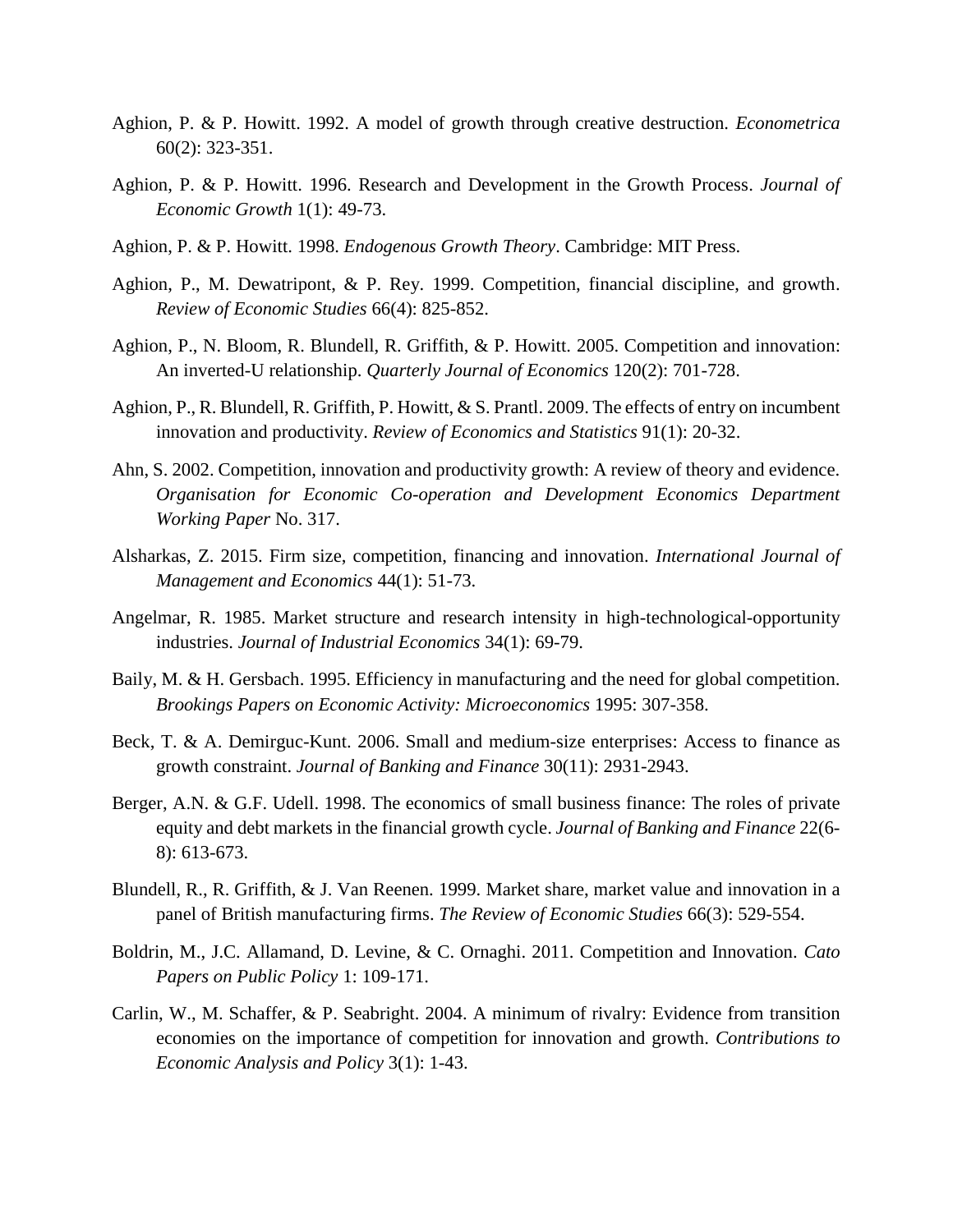- Cohen, W. & R. Levin. 1989. Empirical studies of innovation and market structure. In R. Schumalensee and R. Willig (eds.), *Handbook of Industrial Organization, Vol. 2*, p. 1059- 1107. Amsterdam: North-Holland.
- Culbertson, J. & W. Mueller. 1985. The influence of market structure on technological performance in the food manufacturing industries. *Review of Industrial Organization* 2(1): 40-54.
- Damanpour, F. 2010. An integration of research findings of effects of firm size and market competition on product and process innovations. *British Journal of Management* 21(4): 996- 1010.
- Daño-Luna, M., T. Canare, & J. Francisco. 2018. Drivers of Philippine SME competitiveness: Results of the 2018 SME survey. *Asian Institute of Management Rizalino S. Navarro Policy Center for Competitiveness Working Paper* 2018-003.
- ERIA (Economic Research Institute for ASEAN and East Asia). 2014. ASEAN SME Policy Index 2014: Towards Competitive and Innovative ASEAN SMEs. *ERIA Research Project Report 2012*, No. 8.
- Fernandez, E., S. Iglesias-Antelo, V. Lopez-Lopez, M. Rodriguez-Rey, & C. Fernandez-Jardon. 2019. Firm and industry effects on small, medium-sized and large firms' performance. *BRQ Business Research Quarterly* 22(1): 25-35.
- Galdon-Sanchez, J. & J. Schmitz Jr. 2002. Competitive pressure and labor productivity: World iron-ore markets in the 1980s. *American Economic Review* 92(4): 1222-1235.
- Geroski, P. 1990. Innovation, technological opportunity, and market structure. *Oxford Economic Papers* 42(3): 586-602.
- Gilbert, R. 2006. Looking for Mr. Schumpeter: Where are we in the competition-innovation debate? In J. Lerner & S. Stern (eds.) *Innovation Policy and the Economy*, p. 159-215. Cambridge: MIT Press.
- Gilbert, R. 2007. *Competition and innovation*. Berkeley: University of California Berkeley Competition Policy Center.
- Hashmi, A. 2013. Competition and innovation: The inverted-U relationship revisited. *Review of Economics and Statistics* 95(5): 1653-1668.
- Klapper, L., L. Laeven & R. Rajan. 2006. Entry regulation as a barrier to entrepreneurship. *Journal of Financial Economics* 82(3): 591-629.
- Lee, J. & J. Runge. 2001. Adoption of information technology in small business: Testing drivers of adoption for entrepreneurs. *Journal of Computer Information Systems* 42(1): 44-57.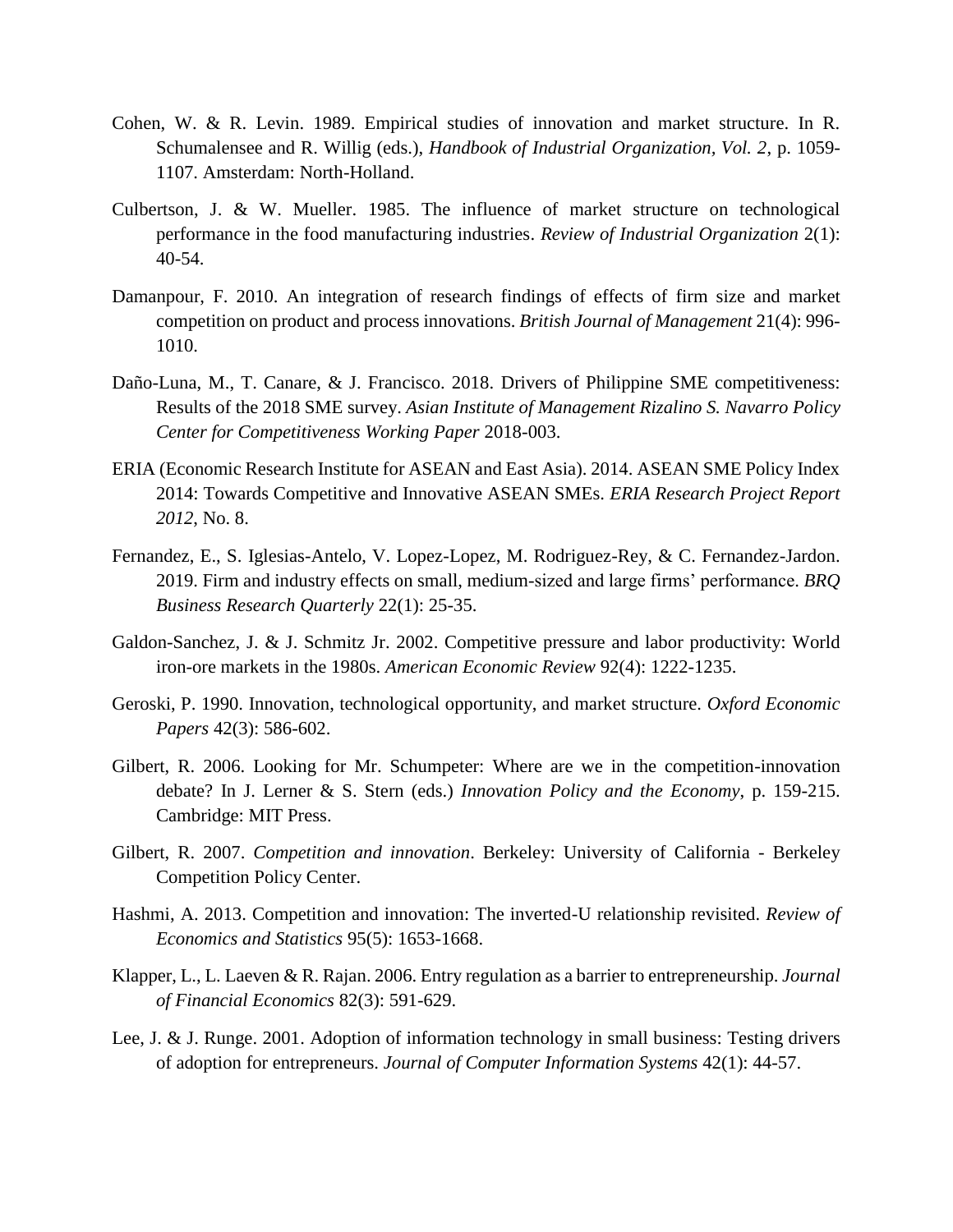- Levin, R., W. Cohen, & D. Mowery. 1985. R&D appropriability, opportunity, and market structure: New evidence on some Schumpeterian hypothesis. *American Economic Review* 75(2): 20-24.
- Lunn, J. 1986. An empirical analysis of process and product patenting: A simultaneous equation framework. *Journal of Industrial Economics* 34(3): 319-330.
- Lunn, J. & S. Martin. 1986. Market structure, firm structure, and research and development. *Quarterly Review of Economics and Business* 26(1): 31-44.
- McAdam, R., T. McConvery, & G. Armstrong. 2004. Barriers to innovation within small firms in a peripheral location. *International Journal of Entrepreneurial Behavior & Research* 10(3): 206-221.
- McGrath, R.G., M. Tsai, S. Venkataraman, & I.C. MacMillan. 1996. *Management Science* 42(3): 389-403.
- Nickell, S. 1996. Competition and corporate performance. *Journal of Political Economy* 104(4): 724-746.
- Okada, Y. 2005. Competition and productivity in Japanese manufacturing industries. *National Bureau of Economic Research Working Paper* 11540.
- Porter, M.E. 1990. *The Competitive Advantage of Nations*. London: Macmillan.
- Porter, M.E. 1992. Capital disadvantage: America's failing capital investment system. *Harvard Business Review* 70(5): 65-82.
- Rogerson, C.M. 2013. Improving market access opportunities for urban small, medium and microenterprises in South Africa. Urbani Izziv, 24(2): 133-143.
- Schmutzler, A. 2009. Is competition good for innovation? A simple approach to an unresolved question. *Foundations and Trends in Microeconomics* 5(6): 355-428.
- Schmutzler, A. 2013. Competition and investment a unified approach. *International Journal of Industrial Organization* 31(5): 477-487.
- Schumpeter, J.A. 1942. *Capitalism, Socialism, and Democracy*. New York: Harper and Row.
- Scott, J. 1984. Firm versus industry variability in R&D intensity. In Z. Griliches (ed.) *R&D, Patents, and Productivity*, p. 233-248. Chicago: University of Chicago Press.
- Spithoven, A., W. Vanhaverbeke, & N. Roijakkers. 2013. Open innovation practices in SMEs and large enterprises. *Small Business Economics* 41(3): 537-562.
- Tabas, J., M. Beranova, & J. Vavrina. 2011. Barriers to Development of the Innovation Potential in the Small and Medium-Sized Enterprises. *Acta Universitatis Agriculturae Et Silviculturae Mendeliane Brunensis* 59(7): 447-458.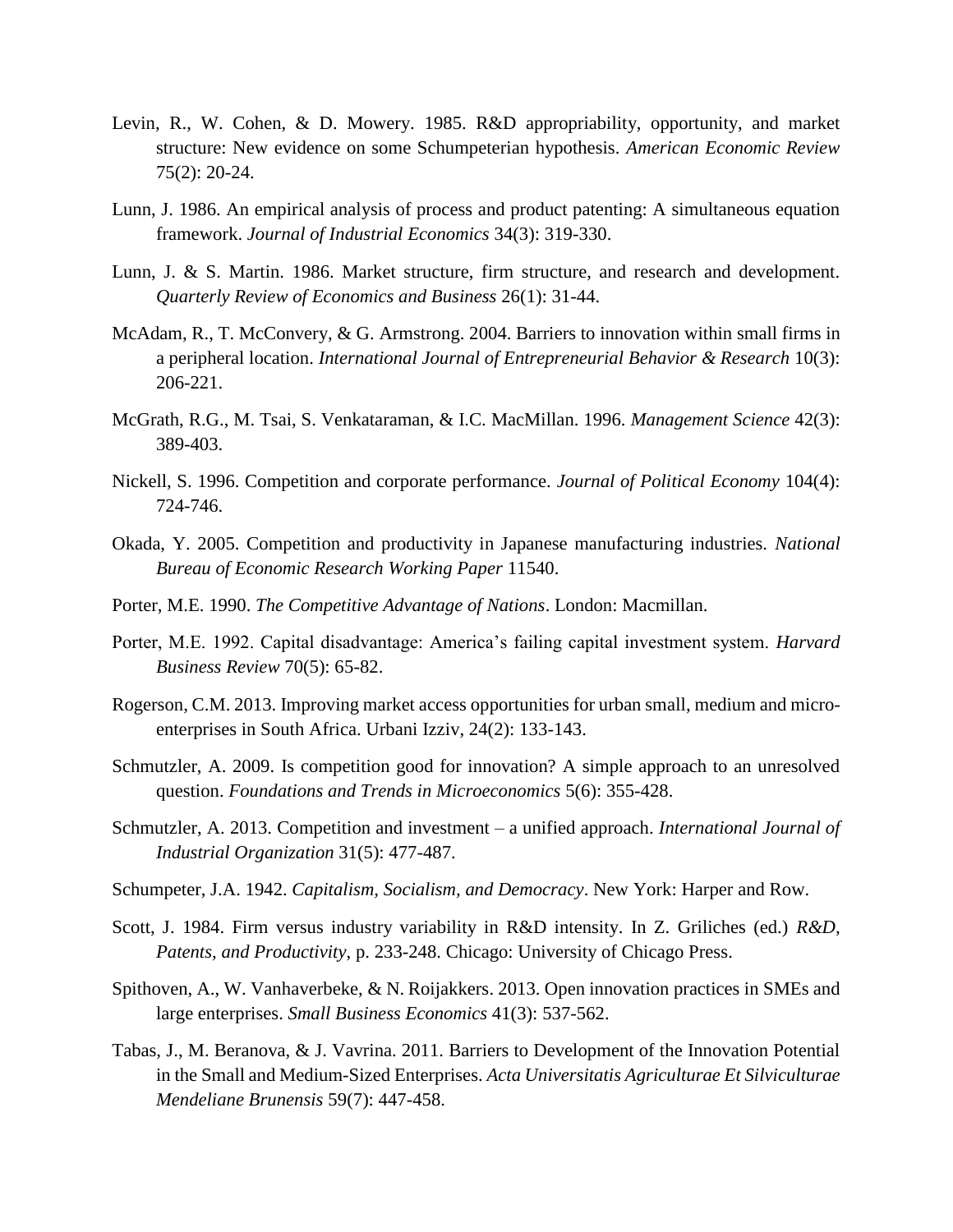- Tang, J. 2006. Competition and innovation behavior. *Research Policy* 35(1): 68-82.
- Tether, B. 2005. Do services innovate (differently)? Insights from the European Innobarometer survey. *Industry and Innovation* 12(2): 153-184.
- Thong, J.Y.L. & C.S. Yap. 1995. CEO characteristics, organizational characteristics and information technology adoption in small businesses. *Omega* 23(4): 429-442.
- Tingvall, P. & P. Karpaty. 2011. Service-sector competition, innovation, and R&D. *Economics of Innovation and New Technology* 20(1): 63-88.
- Vossen, R.W. 1998. Combining small and large firm advantages in innovation: Theory and examples. *University of Groningen, Research Institute SOM Research Report* 98B21.
- World Bank and International Finance Corporation (IFC). 2012. *Doing Business 2013: Smarter Regulations for Small and Medium-Size Enterprises*. The World Bank and International Finance Corporation, Washington.
- World Bank and International Finance Corporation (IFC). 2013. *Doing Business 2014: Understanding Regulations for Small and Medium-Size Enterprises*. The World Bank and International Finance Corporation, Washington.

| 1.1. Logit coefficients: Product new to the company |            |             |            |             |            |            |  |  |  |
|-----------------------------------------------------|------------|-------------|------------|-------------|------------|------------|--|--|--|
|                                                     | (1)        | (2)         | (3)        | (4)         | (5)        | (6)        |  |  |  |
|                                                     |            |             |            |             |            |            |  |  |  |
| comp_high                                           | $0.534**$  |             | $0.779***$ |             | 0.469      |            |  |  |  |
|                                                     | (0.242)    |             | (0.264)    |             | (0.512)    |            |  |  |  |
| competitors                                         |            | $0.0358**$  |            | $0.0493***$ |            | $-0.00224$ |  |  |  |
|                                                     |            | (0.0149)    |            | (0.0178)    |            | (0.0375)   |  |  |  |
| services                                            | $0.690**$  | $0.643**$   | $0.760***$ | $0.633**$   | $0.660**$  | 0.467      |  |  |  |
|                                                     | (0.272)    | (0.274)     | (0.281)    | (0.275)     | (0.331)    | (0.329)    |  |  |  |
| firmyears                                           | $-0.00627$ | $-0.00705$  | $-0.00945$ | $-0.00763$  | $-0.00623$ | $-0.00733$ |  |  |  |
|                                                     | (0.00914)  | (0.00927)   | (0.00947)  | (0.00926)   | (0.00913)  | (0.00932)  |  |  |  |
| ageowner                                            | $0.0211**$ | $0.0209**$  | $0.0244**$ | $0.0221**$  | $0.0210**$ | $0.0211**$ |  |  |  |
|                                                     | (0.00996)  | (0.00977)   | (0.0101)   | (0.00982)   | (0.00997)  | (0.00978)  |  |  |  |
| medium                                              | 0.249      | 0.346       | $0.983**$  | $0.597*$    | 0.247      | 0.355      |  |  |  |
|                                                     | (0.326)    | (0.321)     | (0.386)    | (0.351)     | (0.326)    | (0.322)    |  |  |  |
| employ                                              | 0.000372   | $-0.000992$ | 0.00177    | $-0.00152$  | 0.000352   | $-0.00127$ |  |  |  |
|                                                     | (0.00397)  | (0.00377)   | (0.00395)  | (0.00369)   | (0.00397)  | (0.00381)  |  |  |  |
| advancedskill                                       | 0.0573     | 0.0461      | 0.0642     | 0.0446      | 0.0574     | 0.0473     |  |  |  |
|                                                     | (0.0410)   | (0.0409)    | (0.0414)   | (0.0411)    | (0.0411)   | (0.0410)   |  |  |  |
| collegeemp                                          | 0.00601    | 0.00456     | 0.00581    | 0.00491     | 0.00601    | 0.00474    |  |  |  |
|                                                     | (0.00407)  | (0.00405)   | (0.00412)  | (0.00408)   | (0.00407)  | (0.00406)  |  |  |  |
| trainingcost                                        | 0.00458    | 0.00602     | 0.000760   | 0.00556     | 0.00447    | 0.00547    |  |  |  |
|                                                     | (0.0138)   | (0.0139)    | (0.0140)   | (0.0140)    | (0.0138)   | (0.0140)   |  |  |  |

#### **Appendix 1. Logit coefficients**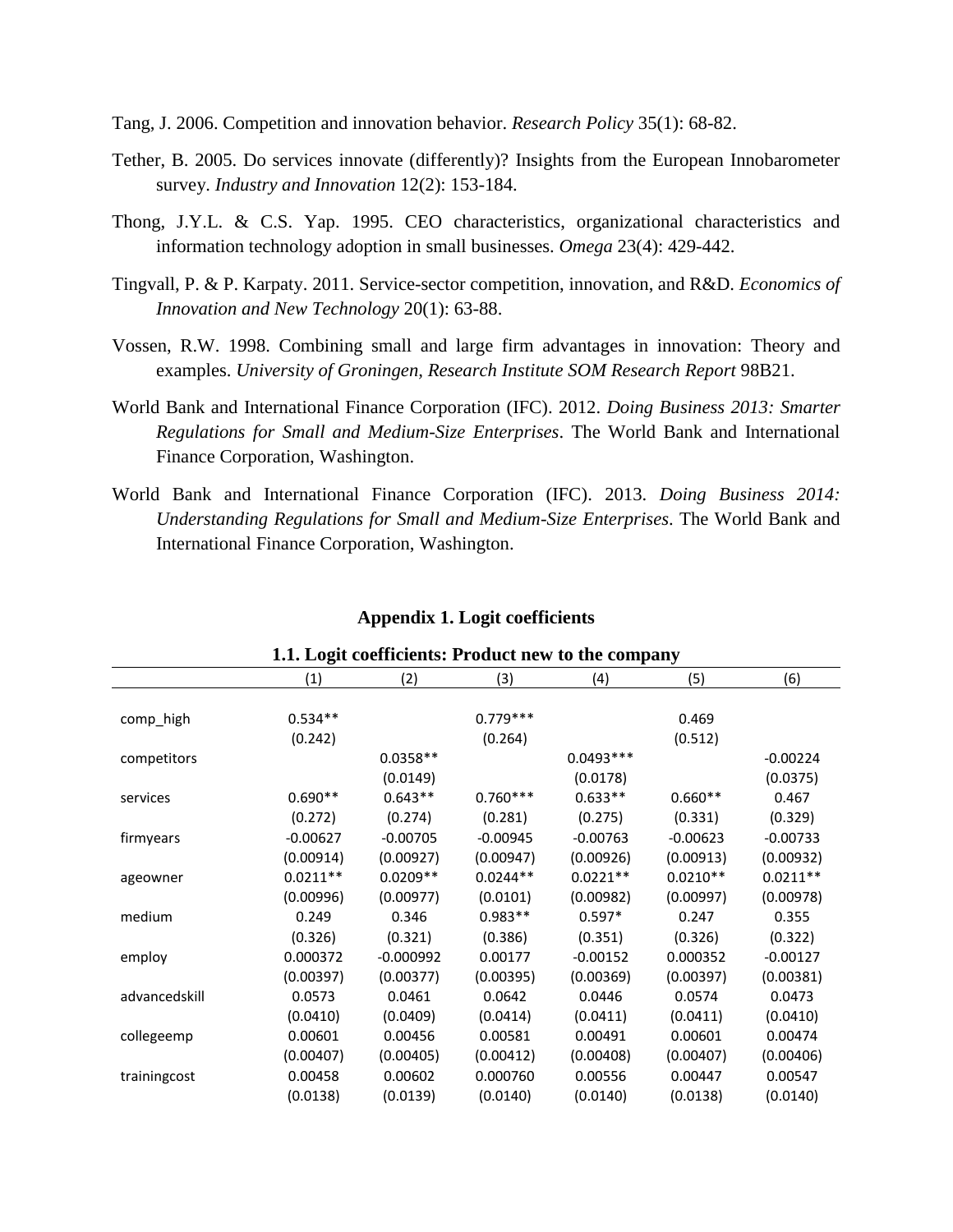| partnership          | $0.476**$   | $0.465**$   | $0.452*$    | $0.456*$    | $0.473**$   | $0.475**$   |
|----------------------|-------------|-------------|-------------|-------------|-------------|-------------|
|                      | (0.236)     | (0.235)     | (0.238)     | (0.237)     | (0.236)     | (0.236)     |
| loan                 | $0.702***$  | $0.585**$   | $0.669**$   | $0.597**$   | $0.704***$  | $0.590**$   |
|                      | (0.260)     | (0.259)     | (0.263)     | (0.260)     | (0.261)     | (0.259)     |
| profitchange         | $-0.00645$  | $-0.00625$  | $-0.00717$  | $-0.00644$  | $-0.00642$  | $-0.00634$  |
|                      | (0.00518)   | (0.00529)   | (0.00516)   | (0.00525)   | (0.00518)   | (0.00532)   |
| expansion            | $0.667***$  | $0.684***$  | $0.676***$  | $0.684***$  | $0.668***$  | $0.688***$  |
|                      | (0.0977)    | (0.0966)    | (0.0994)    | (0.0970)    | (0.0984)    | (0.0978)    |
| comp_high*medium     |             |             | $-1.872***$ |             |             |             |
|                      |             |             | (0.582)     |             |             |             |
| competitors*medium   |             |             |             | $-0.0495$   |             |             |
|                      |             |             |             | (0.0330)    |             |             |
| comp_high*services   |             |             |             |             | 0.0799      |             |
|                      |             |             |             |             | (0.569)     |             |
| competitors*services |             |             |             |             |             | 0.0425      |
|                      |             |             |             |             |             | (0.0407)    |
| Constant             | $-3.940***$ | $-3.785***$ | $-4.208***$ | $-3.885***$ | $-3.914***$ | $-3.653***$ |
|                      | (0.664)     | (0.662)     | (0.672)     | (0.665)     | (0.676)     | (0.670)     |
| Observations         | 476         | 476         | 476         | 476         | 476         | 476         |

# **1.2. Logit coefficients: Product new to the market**

|               | 1.2. Logn coemercius, 11 ouuve new to the market |            |            |            |            |            |  |  |
|---------------|--------------------------------------------------|------------|------------|------------|------------|------------|--|--|
|               | (1)                                              | (2)        | (3)        | (4)        | (5)        | (6)        |  |  |
|               |                                                  |            |            |            |            |            |  |  |
| comp_high     | 0.193                                            |            | $0.422*$   |            | 0.439      |            |  |  |
|               | (0.238)                                          |            | (0.256)    |            | (0.502)    |            |  |  |
| competitors   |                                                  | 0.0394 *** |            | 0.0485 *** |            | 0.0305     |  |  |
|               |                                                  | (0.0132)   |            | (0.0153)   |            | (0.0398)   |  |  |
| services      | $0.541**$                                        | $0.486*$   | $0.602**$  | $0.480*$   | $0.651*$   | 0.443      |  |  |
|               | (0.273)                                          | (0.278)    | (0.284)    | (0.279)    | (0.357)    | (0.344)    |  |  |
| firmyears     | $-0.0125$                                        | $-0.0126$  | $-0.0152$  | $-0.0129$  | $-0.0127$  | $-0.0126$  |  |  |
|               | (0.00996)                                        | (0.00999)  | (0.0105)   | (0.00999)  | (0.00999)  | (0.0100)   |  |  |
| ageowner      | 0.0118                                           | 0.0105     | 0.0145     | 0.0115     | 0.0120     | 0.0106     |  |  |
|               | (0.0103)                                         | (0.0103)   | (0.0104)   | (0.0104)   | (0.0103)   | (0.0103)   |  |  |
| medium        | $0.521*$                                         | $0.578*$   | $1.187***$ | $0.773**$  | $0.528*$   | $0.580*$   |  |  |
|               | (0.306)                                          | (0.305)    | (0.379)    | (0.334)    | (0.307)    | (0.304)    |  |  |
| employ        | 0.00355                                          | 0.00213    | 0.00487    | 0.00173    | 0.00364    | 0.00206    |  |  |
|               | (0.00405)                                        | (0.00366)  | (0.00417)  | (0.00362)  | (0.00405)  | (0.00368)  |  |  |
| advancedskill | 0.0262                                           | 0.0195     | 0.0322     | 0.0189     | 0.0258     | 0.0197     |  |  |
|               | (0.0403)                                         | (0.0410)   | (0.0406)   | (0.0411)   | (0.0401)   | (0.0411)   |  |  |
| collegeemp    | $0.00775*$                                       | $0.00699*$ | 0.00756*   | $0.00724*$ | 0.00778*   | $0.00704*$ |  |  |
|               | (0.00399)                                        | (0.00397)  | (0.00403)  | (0.00399)  | (0.00399)  | (0.00398)  |  |  |
| trainingcost  | $0.0344**$                                       | $0.0358**$ | $0.0312**$ | $0.0354**$ | $0.0348**$ | $0.0357**$ |  |  |
|               | (0.0137)                                         | (0.0139)   | (0.0139)   | (0.0139)   | (0.0137)   | (0.0139)   |  |  |
| partnership   | $0.486**$                                        | $0.533**$  | $0.458*$   | $0.527**$  | $0.496**$  | $0.535**$  |  |  |
|               | (0.236)                                          | (0.236)    | (0.239)    | (0.237)    | (0.236)    | (0.237)    |  |  |
| loan          | $0.700***$                                       | $0.626**$  | $0.678***$ | $0.630**$  | $0.691***$ | $0.627**$  |  |  |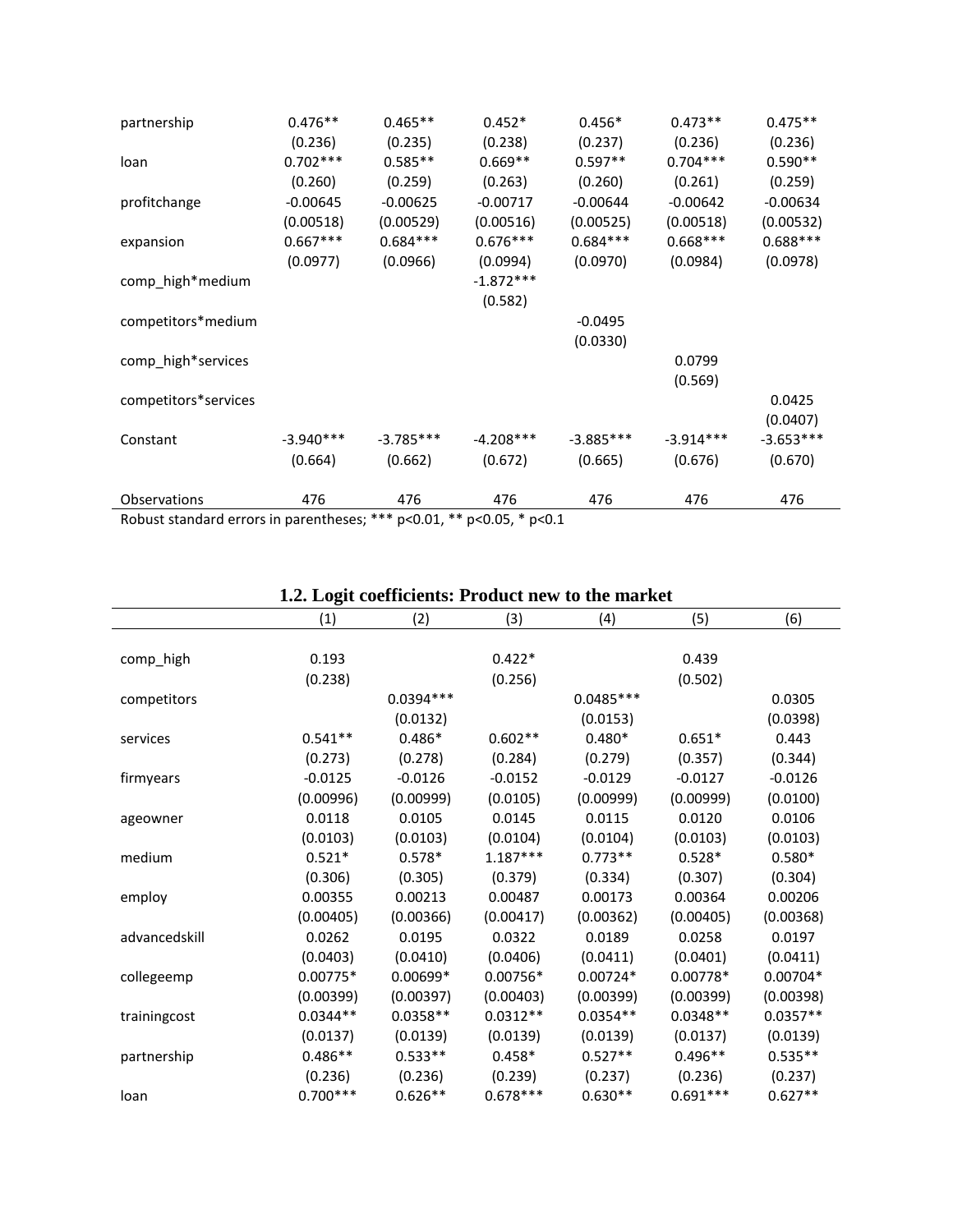|                      | (0.259)     | (0.255)     | (0.262)     | (0.255)     | (0.260)     | (0.255)      |
|----------------------|-------------|-------------|-------------|-------------|-------------|--------------|
| profitchange         | $-0.00176$  | 0.000113    | $-0.00233$  | 6.46e-06    | $-0.00183$  | 9.48e-05     |
|                      | (0.00477)   | (0.00481)   | (0.00474)   | (0.00479)   | (0.00477)   | (0.00482)    |
| expansion            | $0.577***$  | $0.583***$  | $0.580***$  | $0.582***$  | $0.575***$  | $0.583***$   |
|                      | (0.0908)    | (0.0889)    | (0.0911)    | (0.0891)    | (0.0910)    | (0.0895)     |
| comp_high*medium     |             |             | $-1.711***$ |             |             |              |
|                      |             |             | (0.582)     |             |             |              |
| competitors*medium   |             |             |             | $-0.0382$   |             |              |
|                      |             |             |             | (0.0275)    |             |              |
| comp_high*services   |             |             |             |             | $-0.301$    |              |
|                      |             |             |             |             | (0.552)     |              |
| competitors*services |             |             |             |             |             | 0.00979      |
|                      |             |             |             |             |             | (0.0422)     |
| Constant             | $-3.893***$ | $-3.920***$ | $-4.112***$ | $-3.998***$ | $-3.994***$ | $-3.888$ *** |
|                      | (0.686)     | (0.681)     | (0.692)     | (0.686)     | (0.725)     | (0.688)      |
|                      |             |             |             |             |             |              |
| Observations         | 476         | 476         | 476         | 476         | 476         | 476          |
|                      |             |             |             |             |             |              |

# **1.3. Logit coefficients: Improved existing products**

|               | (1)         | (2)         | (3)         | (4)         | (5)         | (6)         |
|---------------|-------------|-------------|-------------|-------------|-------------|-------------|
|               |             |             |             |             |             |             |
| comp_high     | $0.488*$    |             | 0.460       |             | $2.010*$    |             |
|               | (0.287)     |             | (0.313)     |             | (1.066)     |             |
| competitors   |             | 0.0116      |             | 0.00641     |             | $-0.0171$   |
|               |             | (0.0119)    |             | (0.0123)    |             | (0.0461)    |
| services      | $-0.291$    | $-0.272$    | $-0.300$    | $-0.262$    | 0.0377      | $-0.412$    |
|               | (0.307)     | (0.313)     | (0.309)     | (0.313)     | (0.348)     | (0.393)     |
| firmyears     | 0.00667     | 0.00542     | 0.00690     | 0.00582     | 0.00608     | 0.00531     |
|               | (0.0118)    | (0.0120)    | (0.0118)    | (0.0119)    | (0.0119)    | (0.0120)    |
| ageowner      | 0.00469     | 0.00612     | 0.00450     | 0.00541     | 0.00513     | 0.00636     |
|               | (0.0111)    | (0.0111)    | (0.0112)    | (0.0111)    | (0.0112)    | (0.0112)    |
| medium        | $-0.434$    | $-0.360$    | $-0.514$    | $-0.559$    | $-0.401$    | $-0.353$    |
|               | (0.385)     | (0.381)     | (0.455)     | (0.446)     | (0.391)     | (0.380)     |
| employ        | $-0.00115$  | $-0.00127$  | $-0.00128$  | $-0.000942$ | $-0.000839$ | $-0.00147$  |
|               | (0.00472)   | (0.00489)   | (0.00482)   | (0.00497)   | (0.00469)   | (0.00487)   |
| advancedskill | $-0.142***$ | $-0.147***$ | $-0.143***$ | $-0.147***$ | $-0.146***$ | $-0.147***$ |
|               | (0.0445)    | (0.0441)    | (0.0446)    | (0.0442)    | (0.0442)    | (0.0442)    |
| collegeemp    | $-0.00383$  | $-0.00503$  | $-0.00382$  | $-0.00533$  | $-0.00358$  | $-0.00495$  |
|               | (0.00490)   | (0.00491)   | (0.00491)   | (0.00496)   | (0.00487)   | (0.00491)   |
| trainingcost  | $0.0546**$  | $0.0548***$ | $0.0551**$  | $0.0554***$ | $0.0568***$ | $0.0545**$  |
|               | (0.0214)    | (0.0212)    | (0.0216)    | (0.0213)    | (0.0214)    | (0.0212)    |
| partnership   | 0.0246      | $-0.00635$  | 0.0279      | 0.00142     | 0.0572      | 0.00240     |
|               | (0.287)     | (0.284)     | (0.288)     | (0.284)     | (0.290)     | (0.286)     |
| loan          | 0.564       | 0.496       | 0.571       | 0.490       | 0.540       | 0.505       |
|               | (0.385)     | (0.390)     | (0.387)     | (0.392)     | (0.386)     | (0.390)     |
| profitchange  | $0.0156***$ | $0.0148**$  | $0.0157***$ | $0.0149**$  | $0.0149***$ | $0.0148**$  |
|               | (0.00573)   | (0.00582)   | (0.00572)   | (0.00585)   | (0.00558)   | (0.00585)   |
| expansion     | $0.292***$  | $0.315***$  | $0.293***$  | $0.316***$  | $0.280**$   | $0.318***$  |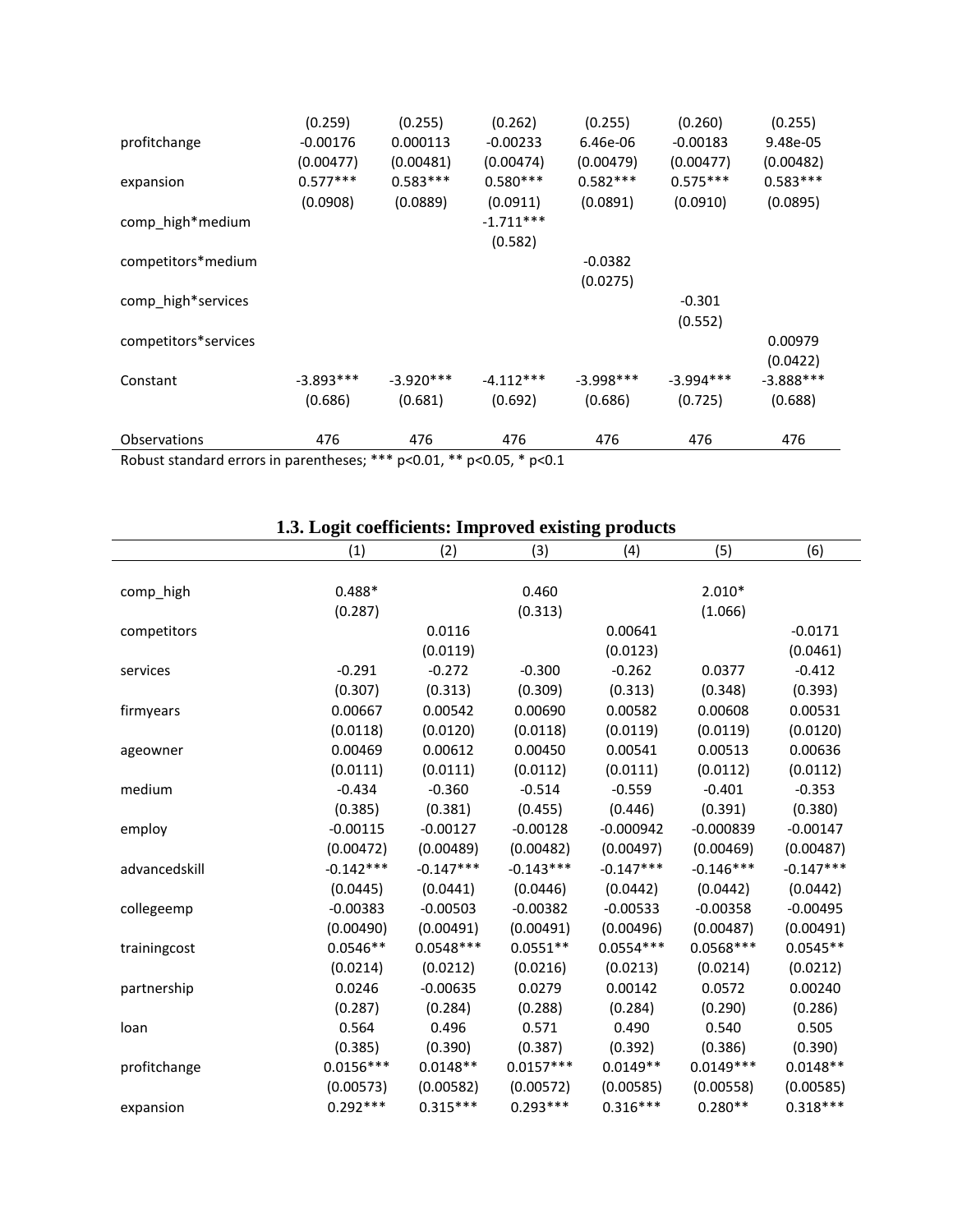| comp_high*medium                                                          | (0.113)          | (0.113)          | (0.112)<br>0.205<br>(0.760) | (0.114)            | (0.111)             | (0.115)            |
|---------------------------------------------------------------------------|------------------|------------------|-----------------------------|--------------------|---------------------|--------------------|
| competitors*medium                                                        |                  |                  |                             | 0.0367<br>(0.0486) |                     |                    |
| comp_high*services                                                        |                  |                  |                             |                    | $-1.717$<br>(1.115) |                    |
| competitors*services                                                      |                  |                  |                             |                    |                     | 0.0308<br>(0.0472) |
| Constant                                                                  | 0.602<br>(0.687) | 0.693<br>(0.683) | 0.620<br>(0.702)            | 0.738<br>(0.684)   | 0.315<br>(0.694)    | 0.799<br>(0.695)   |
| Observations                                                              | 476              | 476              | 476                         | 476                | 476                 | 476                |
| Boburt standard errors in parentheses, $***$ p<0.01 $**$ p<0.05 $*$ p<0.1 |                  |                  |                             |                    |                     |                    |

# **1.4. Logit coefficients: Improved production process**

|                    | (1)         | (2)         | (3)         | (4)         | (5)         | (6)         |
|--------------------|-------------|-------------|-------------|-------------|-------------|-------------|
|                    |             |             |             |             |             |             |
| comp_high          | $0.835***$  |             | $0.861***$  |             | $0.974*$    |             |
|                    | (0.247)     |             | (0.272)     |             | (0.542)     |             |
| competitors        |             | $0.0530***$ |             | $0.0433**$  |             | 0.0637      |
|                    |             | (0.0188)    |             | (0.0215)    |             | (0.0494)    |
| services           | 0.0115      | $-0.0104$   | 0.0155      | 0.000685    | 0.0571      | 0.0367      |
|                    | (0.259)     | (0.253)     | (0.259)     | (0.253)     | (0.305)     | (0.354)     |
| firmyears          | 0.0114      | 0.00972     | 0.0111      | 0.0104      | 0.0113      | 0.00975     |
|                    | (0.0110)    | (0.0112)    | (0.0109)    | (0.0111)    | (0.0110)    | (0.0112)    |
| ageowner           | 0.00467     | 0.00652     | 0.00485     | 0.00588     | 0.00471     | 0.00649     |
|                    | (0.0105)    | (0.0105)    | (0.0105)    | (0.0105)    | (0.0105)    | (0.0105)    |
| medium             | $-0.950***$ | $-0.868***$ | $-0.888**$  | $-1.111**$  | $-0.947***$ | $-0.870***$ |
|                    | (0.343)     | (0.328)     | (0.425)     | (0.436)     | (0.344)     | (0.328)     |
| employ             | 0.00613     | 0.00594     | 0.00624     | 0.00609     | 0.00618     | 0.00599     |
|                    | (0.00431)   | (0.00444)   | (0.00439)   | (0.00448)   | (0.00428)   | (0.00440)   |
| advancedskill      | $-0.117***$ | $-0.131***$ | $-0.117***$ | $-0.131***$ | $-0.117***$ | $-0.131***$ |
|                    | (0.0393)    | (0.0391)    | (0.0394)    | (0.0391)    | (0.0394)    | (0.0391)    |
| collegeemp         | $-0.00441$  | $-0.00661$  | $-0.00441$  | $-0.00689*$ | $-0.00437$  | $-0.00665$  |
|                    | (0.00408)   | (0.00414)   | (0.00407)   | (0.00419)   | (0.00407)   | (0.00414)   |
| trainingcost       | $0.0334**$  | $0.0342**$  | $0.0330**$  | $0.0351**$  | $0.0337**$  | $0.0344**$  |
|                    | (0.0162)    | (0.0161)    | (0.0162)    | (0.0162)    | (0.0162)    | (0.0162)    |
| partnership        | $-0.219$    | $-0.241$    | $-0.223$    | $-0.232$    | $-0.215$    | $-0.244$    |
|                    | (0.251)     | (0.249)     | (0.252)     | (0.250)     | (0.252)     | (0.250)     |
| loan               | 0.108       | $-0.0133$   | 0.102       | $-0.0125$   | 0.104       | $-0.0149$   |
|                    | (0.288)     | (0.291)     | (0.289)     | (0.292)     | (0.288)     | (0.290)     |
| profitchange       | $0.0167***$ | $0.0170***$ | $0.0167***$ | $0.0173***$ | $0.0167***$ | $0.0170***$ |
|                    | (0.00546)   | (0.00577)   | (0.00545)   | (0.00580)   | (0.00547)   | (0.00576)   |
| expansion          | $0.373***$  | $0.401***$  | $0.373***$  | $0.401***$  | $0.371***$  | $0.401***$  |
|                    | (0.0924)    | (0.0935)    | (0.0925)    | (0.0937)    | (0.0930)    | (0.0936)    |
| comp_high*medium   |             |             | $-0.166$    |             |             |             |
|                    |             |             | (0.630)     |             |             |             |
| competitors*medium |             |             |             | 0.0560      |             |             |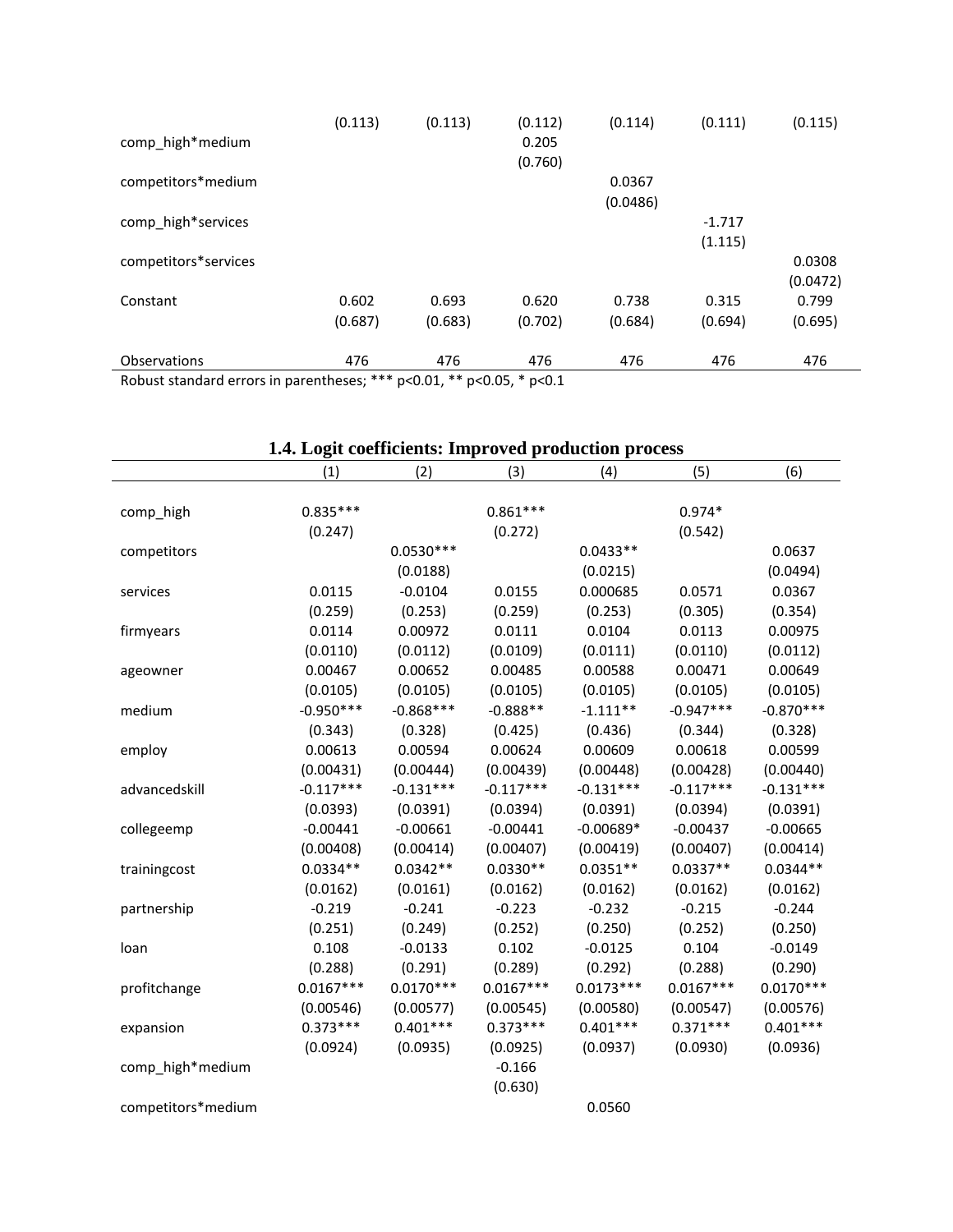| Delayet standard suppositions provides as $\ast\ast\ast\ast\circ\bullet$ 0.4 $\ast\ast\ast\circ\bullet$ 0.5 $\ast\ast\circ\bullet$ 1.4 |          |          |          |          |          |           |
|----------------------------------------------------------------------------------------------------------------------------------------|----------|----------|----------|----------|----------|-----------|
| <b>Observations</b>                                                                                                                    | 476      | 476      | 476      | 476      | 476      | 476       |
|                                                                                                                                        | (0.630)  | (0.617)  | (0.633)  | (0.621)  | (0.632)  | (0.637)   |
| Constant                                                                                                                               | $-0.516$ | $-0.455$ | $-0.529$ | $-0.404$ | $-0.554$ | $-0.493$  |
|                                                                                                                                        |          |          |          |          |          | (0.0526)  |
| competitors*services                                                                                                                   |          |          |          |          |          | $-0.0120$ |
|                                                                                                                                        |          |          |          |          | (0.606)  |           |
| comp_high*services                                                                                                                     |          |          |          |          | $-0.169$ |           |
|                                                                                                                                        |          |          |          | (0.0592) |          |           |

|                      | (1)         | (2)         | (3)         | (4)         | (5)         | (6)         |
|----------------------|-------------|-------------|-------------|-------------|-------------|-------------|
|                      |             |             |             |             |             |             |
| comp_high            | $0.560**$   |             | $0.582**$   |             | $0.869*$    |             |
|                      | (0.228)     |             | (0.248)     |             | (0.482)     |             |
| competitors          |             | $0.0467***$ |             | $0.0381**$  |             | 0.0676      |
|                      |             | (0.0163)    |             | (0.0179)    |             | (0.0466)    |
| services             | 0.258       | 0.218       | 0.261       | 0.225       | 0.379       | 0.311       |
|                      | (0.246)     | (0.245)     | (0.246)     | (0.246)     | (0.305)     | (0.338)     |
| firmyears            | $-0.00642$  | $-0.00747$  | $-0.00667$  | $-0.00702$  | $-0.00666$  | $-0.00738$  |
|                      | (0.00850)   | (0.00877)   | (0.00861)   | (0.00876)   | (0.00850)   | (0.00875)   |
| ageowner             | $-0.0109$   | $-0.0105$   | $-0.0107$   | $-0.0111$   | $-0.0108$   | $-0.0106$   |
|                      | (0.00949)   | (0.00958)   | (0.00951)   | (0.00962)   | (0.00955)   | (0.00959)   |
| medium               | $-0.560*$   | $-0.495$    | $-0.501$    | $-0.714*$   | $-0.553*$   | $-0.498$    |
|                      | (0.324)     | (0.315)     | (0.388)     | (0.405)     | (0.325)     | (0.315)     |
| employ               | 0.00348     | 0.00282     | 0.00360     | 0.00299     | 0.00359     | 0.00292     |
|                      | (0.00392)   | (0.00396)   | (0.00394)   | (0.00403)   | (0.00396)   | (0.00395)   |
| advancedskill        | $-0.129***$ | $-0.141***$ | $-0.128***$ | $-0.141***$ | $-0.130***$ | $-0.141***$ |
|                      | (0.0374)    | (0.0375)    | (0.0374)    | (0.0375)    | (0.0374)    | (0.0375)    |
| collegeemp           | 0.000959    | $-0.000662$ | 0.000955    | $-0.000833$ | 0.00103     | $-0.000747$ |
|                      | (0.00385)   | (0.00391)   | (0.00385)   | (0.00393)   | (0.00385)   | (0.00391)   |
| trainingcost         | 0.0186      | 0.0201      | 0.0183      | 0.0210      | 0.0192      | 0.0204      |
|                      | (0.0145)    | (0.0145)    | (0.0145)    | (0.0146)    | (0.0144)    | (0.0145)    |
| partnership          | $-0.255$    | $-0.266$    | $-0.258$    | $-0.258$    | $-0.242$    | $-0.271$    |
|                      | (0.240)     | (0.240)     | (0.240)     | (0.239)     | (0.241)     | (0.240)     |
| loan                 | 0.330       | 0.243       | 0.326       | 0.248       | 0.321       | 0.239       |
|                      | (0.276)     | (0.278)     | (0.277)     | (0.281)     | (0.277)     | (0.278)     |
| profitchange         | $0.00975**$ | $0.0104**$  | $0.00972**$ | $0.0105**$  | $0.00958**$ | $0.0105**$  |
|                      | (0.00488)   | (0.00517)   | (0.00488)   | (0.00518)   | (0.00489)   | (0.00516)   |
| expansion            | $0.415***$  | $0.433***$  | $0.415***$  | $0.433***$  | $0.412***$  | $0.432***$  |
|                      | (0.0878)    | (0.0876)    | (0.0878)    | (0.0878)    | (0.0882)    | (0.0877)    |
| comp_high*medium     |             |             | $-0.151$    |             |             |             |
|                      |             |             | (0.596)     |             |             |             |
| competitors*medium   |             |             |             | 0.0493      |             |             |
|                      |             |             |             | (0.0484)    |             |             |
| comp_high*services   |             |             |             |             | $-0.384$    |             |
|                      |             |             |             |             | (0.543)     |             |
| competitors*services |             |             |             |             |             | $-0.0237$   |
|                      |             |             |             |             |             |             |

# **1.5. Logit coefficients: Improved marketing**